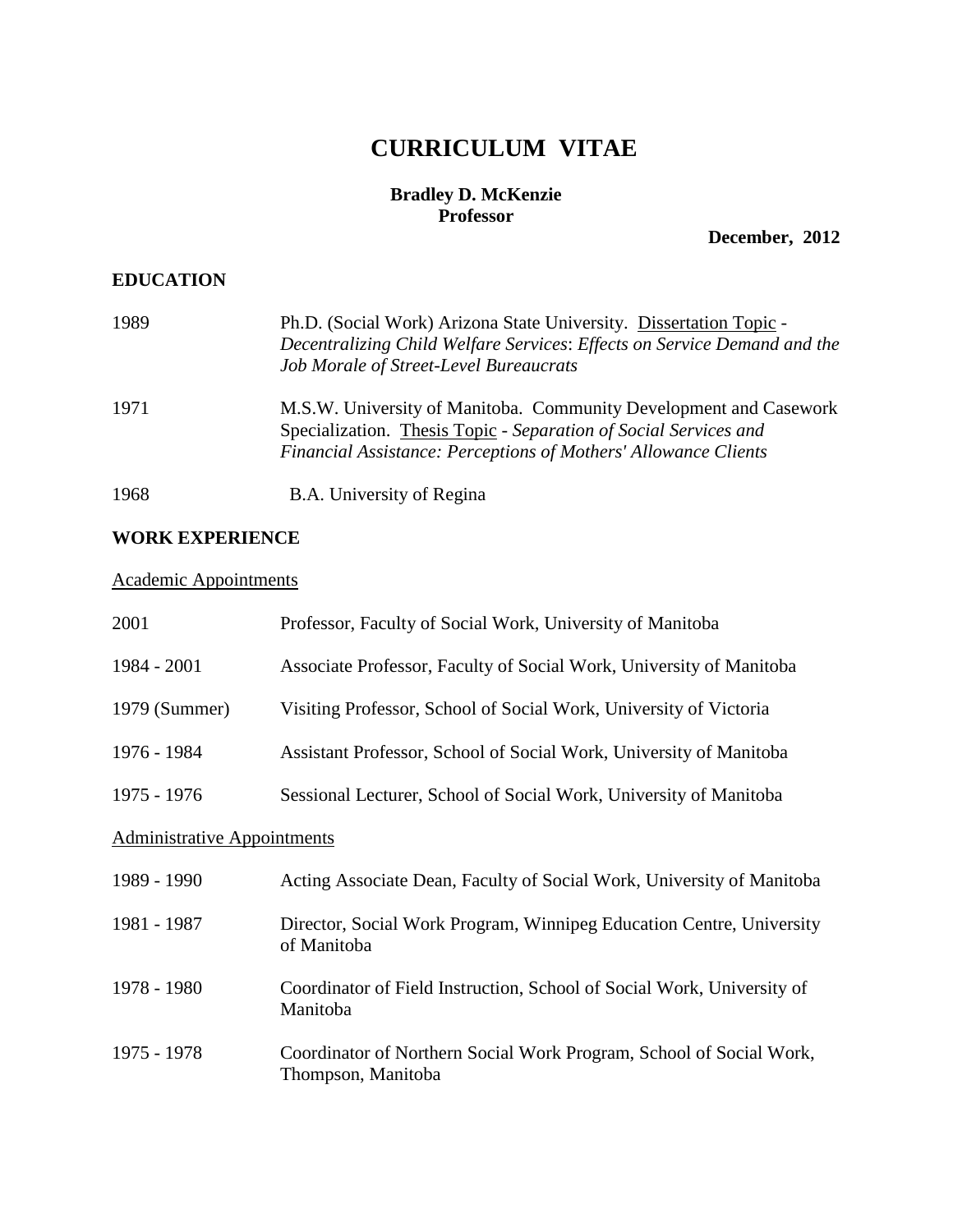#### Direct Practice

| 1974 - 1975 | Social Worker, Department of Health and Social Development,<br>Government of Manitoba, Thompson, Manitoba              |
|-------------|------------------------------------------------------------------------------------------------------------------------|
| 1968 - 1974 | Social Worker, Department of Northern Saskatchewan, with leave for<br>M.S.W. studies from September, 1969 to May, 1971 |

#### **TEACHING AND ADMINISTRATIVE RESPONSIBILITIES**

Chair, Ph.D.,Working Group on Revisions to the Ph.D. program-2012.

Grievance Officer, University of Manitoba Faculty Association-2010-13.

President, University of Manitoba Faculty Association, 2009-10.

Chair, MSW Curriculum Review, 2008-10.

Vice-President, University of Manitoba Faculty Association, 2006-09.

Treasurer and Member of the University of Manitoba Faculty Association Executive, 2005-06, 2010-11.

Chair, Ph.D. Program, 2003-04.

Chair, Graduate Committee, 2003-04.

Coordinator of Student Exchange Program, University of Manitoba and Lviv Polytechnic National University in Social Work, 2001-09.

Project Director, *Reforming Social Services: Canada-Ukraine Project (1999-2003)*. This \$2.34 million CIDA funded project involved the development of a new undergraduate Social Work education program at Lviv Polytechnic State University and development of community-based, consumer controlled services for the disabled. Major administrative and curriculum development, and teaching and professional development activities were associated with the project. Continuing role as Consultant and volunteer instructor to program.

Major teaching responsibility in Social Work Practice, Social Welfare Policy, Child Welfare Policy and Practice, and Historical Canadian Social Welfare at the B.S.W. level; Social Work Practice in Policy Analysis & Planning, and Evaluation Research in Social Work Practice at the MSW level.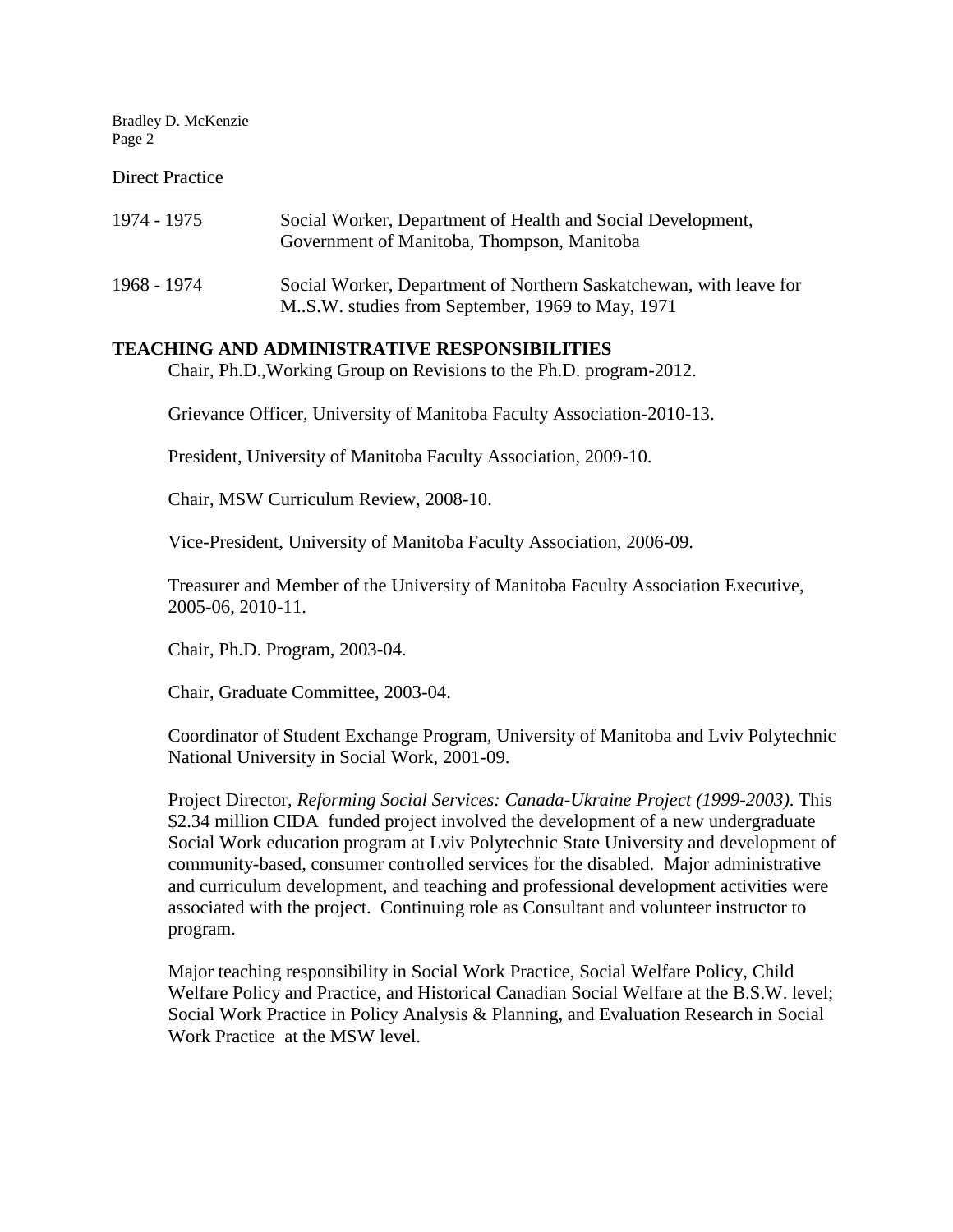> Management of \$1.125 million budget of the Social Work Program, Winnipeg Education Centre between 1981 and 1987. Duties included all aspects of program development and coordination. Special initiatives in curriculum development, selection and support services to disadvantaged students were developed.

External Examiner - Ph.D. Candidates – 18 students since 1995.

Graduate Student advising: MSW students and Ph.D. students.

Coordinator of Field Instruction (1978-1980).

Chair - B.S.W. Program Committee, School of Social Work (1980 - 1981), and Chair of M.S.W. Program Committee (1987-89; 1996-97).

Continuing Education teaching in Child Welfare Policy, Prevention and Aboriginal Child Welfare.

Developed a distance education course on social service program development in Native communities for Laurentian University Native Social Work Program with Pete Hudson - 1989/1990.

Wrote distance education course for 47.420 (Child and Family Services) for University of Manitoba - 1997 (revised in 2002).

#### **MAJOR UNIVERSITY AND FACULTY COMMITTEES**

| $2011 - 2012$    | University of Manitoba Faculty Association Assessor, Board of Governors                                |
|------------------|--------------------------------------------------------------------------------------------------------|
| $2006 - 2009$    | University of Manitoba Faculty Association Assessor, Senate                                            |
| $2003 - 2004$    | Member, Executive Committee, Faculty of Graduate Studies                                               |
| $2003$ - present | Member, Board of Representatives, University of Manitoba Faculty<br>Association                        |
| $2000 - 2003$    | Chair, Appeals Committee, Faculty of Social Work                                                       |
| 2000             | Faculty of Social Work Representative, Programs and Planning<br>Committee, Faculty of Graduate Studies |
| 1996 - 1999      | Board Member, Faculty of Graduate Studies                                                              |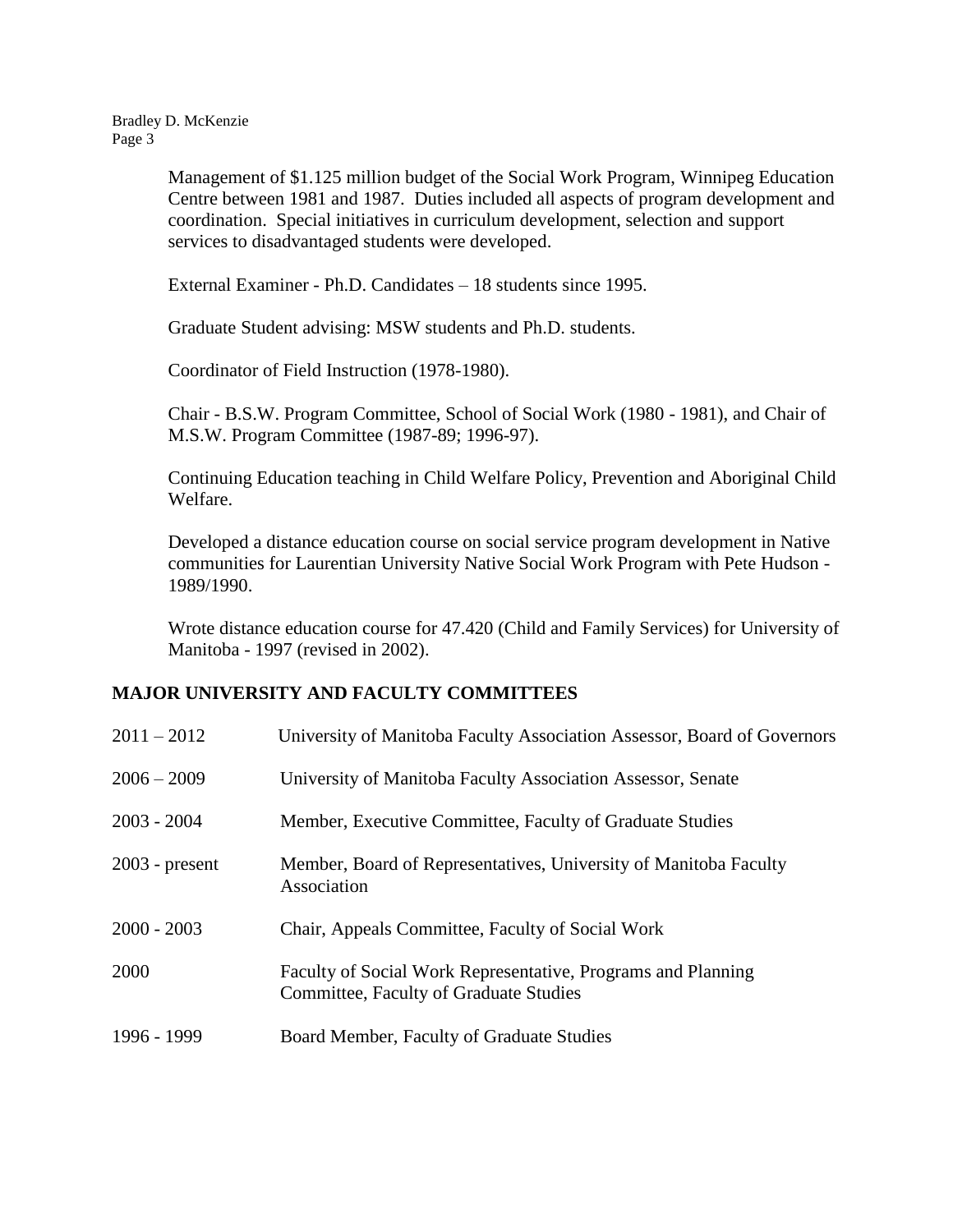Bradley D. McKenzie Page 4 1999- 2006 Member, Advisory Committee, Advanced Certificate on Child Welfare Practice, Continuing Education 1994 - 1997; Chair, M.S.W. Social Administration Stream 2005 - 2007 1993 Chair, M.S.W. Admissions Committee 1978 - 1990 Bachelor of Social Work Program Committee 1981 - 1989 Member, Standings Committee, Faculty of Social Work 1981 - 1987; Recruitment and Hiring Committee 1996 - 1997; 2003 - 2004 1981 - 1983; Member, Faculty Council of Graduate Studies 1987 - 1989; 1995 - 1997; 2003 - 2004 1983 & 2002 Dean's Search Committee 1998 - 2000 Senate

# **MAJOR RESEARCH AND EVALUATION ACTIVITIES**

| 2012-2013 | Review of Factors Affecting Child Protection Services in Southeast Child and |
|-----------|------------------------------------------------------------------------------|
|           | Family Services Agency-\$12,000.                                             |

- 2010 2011 Principal Investigator, *Evaluation of Differential Response Pilot Projects* funded by the General Child and Family Services Authority, Manitoba Government- \$65,000.
- 2010-2011 External Review of Legislation Affecting the Office of the Children's Advocate.
- 2010-2011 Research Study Leave focused on study of Differential Response systems.
- 2010-2011 Review of *Skills for Life An Independent Living Training Program for Youth Aging Out of the Child Welfare System*- \$5000.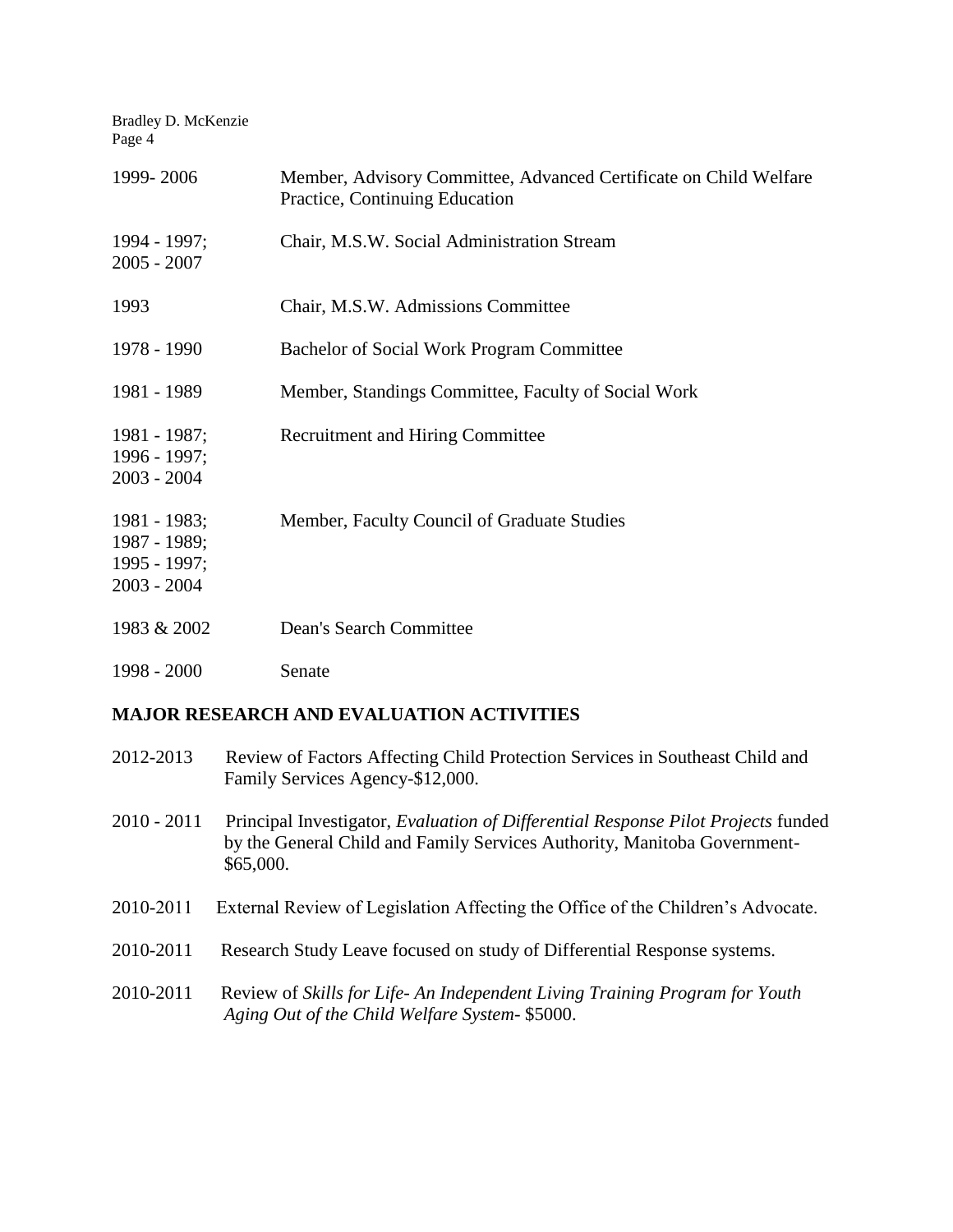| 2006 - 2009 | Principal Investigator, Regional Study on Child Welfare Outcomes in Aboriginal<br>Communities: A Participatory Pilot Project funded by Ontario Government -<br>\$215,000.                                           |
|-------------|---------------------------------------------------------------------------------------------------------------------------------------------------------------------------------------------------------------------|
| 2007        | Principal Investigator, Evaluation of Community Financial Counselling<br>Services Gambling Demonstration Project - \$10,000.                                                                                        |
| 2004 - 2005 | Cross National Review of Child Protection and Family Support - \$15,000.                                                                                                                                            |
| 2004 - 2006 | Principal Investigator, Evaluation of Full Service Duty Counsel Project, Legal Aid<br>Manitoba - Phase 2 - \$30,000.                                                                                                |
| 2004 - 2006 | Principal Investigator, Evaluation of Legal Aid Collaborative Law Pilot Project,<br>Legal Aid Manitoba - \$42,000.                                                                                                  |
| 2002 - 2003 | Principal Investigator, Evaluation of Full Service Duty Counsel Project, Legal<br>Aid Manitoba - \$45,000.                                                                                                          |
| 2002        | Principal Investigator, Evaluation of New Brunswick Parent Education Program -<br>\$15,000.                                                                                                                         |
| 2001        | Principal Investigator, National Review of Block Funding in First Nations Child<br>and Family Services - \$35,000.                                                                                                  |
| 1999 - 2003 | Project Director, CIDA Contract: Reforming Social Services: Canada Ukraine<br><i>Project</i> - Total value = $$3.3$ million; CIDA Funding = $$2.34$ million                                                         |
| 1999 - 2001 | Principal Investigator, Evaluation of Comprehensive Co-Mediation and Mediation<br>Internship Program - \$50,000.                                                                                                    |
| 1999 - 2001 | Co-Investigator, National Study of Best Practice in Parent Education - \$80,000.                                                                                                                                    |
|             | 1998 - 1999 Co-Investigator, Canadian Incidence Study on Abuse and Neglect in Child<br>Welfare (National Study - several sites coordinated by University of Toronto).                                               |
| 1998 - 2000 | Principal Investigator, Research Evaluation of Phase 2 Parent Education<br>Program, Manitoba Department of Justice - \$46,000.                                                                                      |
| 1998 - 1999 | Principal Investigator, Evaluation of Anishinaabewin Project, A Service<br>Coordination Agreement Between West Region Child and Family Services and<br>Winnipeg Child and Family Services, Central Area - \$10,000. |
| 1998 - 1999 | Principal Investigator, Evaluation of Block Funding in Child Welfare, West<br>Region Child and Family Services - \$20,000.                                                                                          |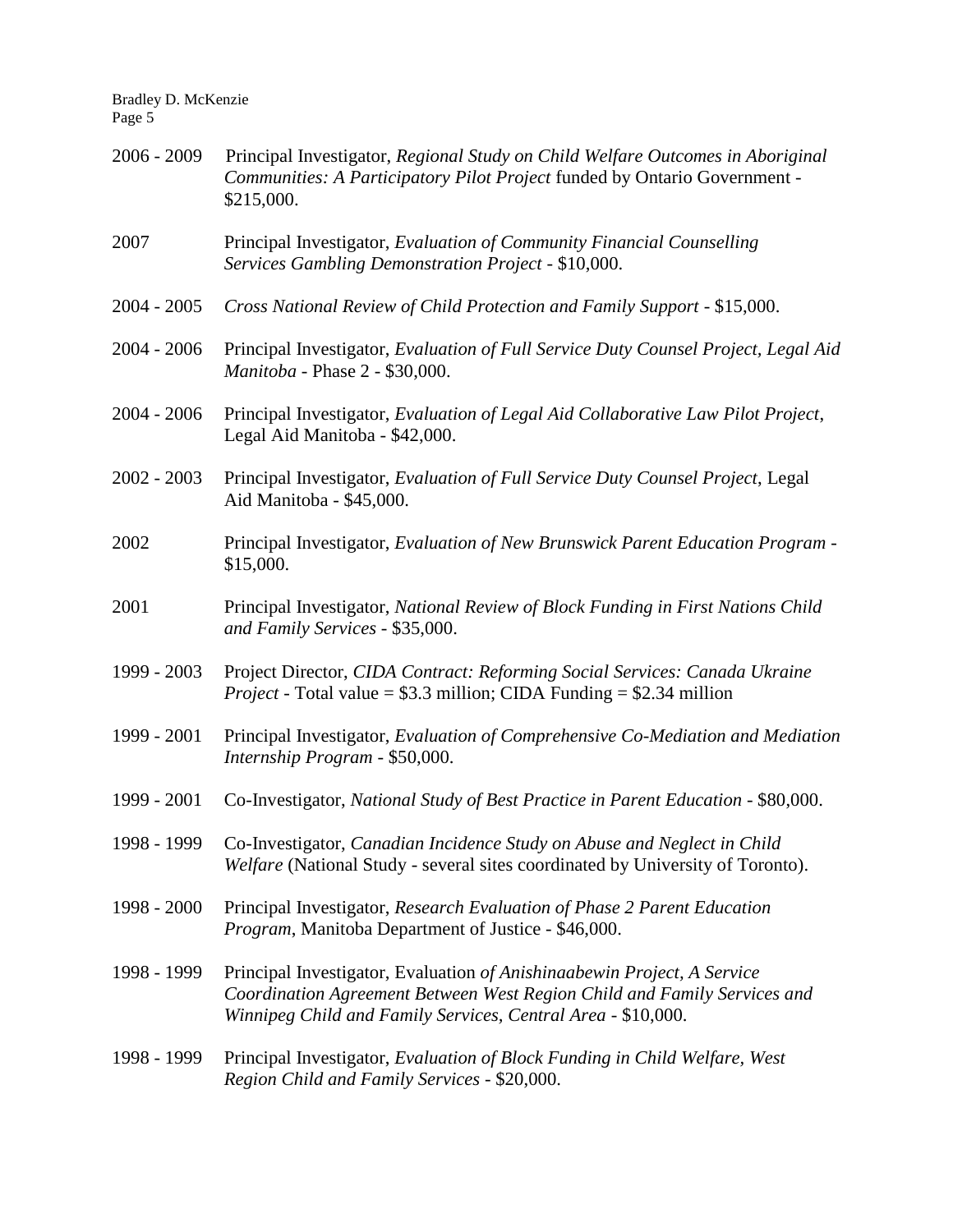| 1996 - 1997 | Principal Investigator, Evaluation of Programs and Services - Cree Nation Child<br>and Family Caring Agency - \$42,500.                                                                                                                                                                                                                                |
|-------------|--------------------------------------------------------------------------------------------------------------------------------------------------------------------------------------------------------------------------------------------------------------------------------------------------------------------------------------------------------|
| 1995 - 1996 | Principal Investigator, Research Evaluation of Pilot Project on Parent Education<br>- Family Conciliation Services - \$20,000.                                                                                                                                                                                                                         |
| 1994 - 1995 | Co-Investigator, Evaluation of Family Support Programs, Child and Family<br>Services of Western Manitoba - \$24,000.                                                                                                                                                                                                                                   |
| 1994 - 1995 | National Policy Review on Aboriginal Foster Family Care in Canada (for Royal<br>Commission on Aboriginal Peoples) - \$3,300.                                                                                                                                                                                                                           |
| 1994 - 1995 | Evaluation of Services and Funding for West Region Child and Family Services -<br>\$15,000.                                                                                                                                                                                                                                                            |
| 1993 - 1995 | Co-Investigator, Research on First Nations Child Welfare Standards                                                                                                                                                                                                                                                                                     |
| 1993 - 1994 | Research Study on the Effects of Residential Schools on First Nation's Peoples.<br>(Consultant to Joint AMC-Church-Government Committee on Residential<br>Schools.)                                                                                                                                                                                    |
| 1990 - 1993 | Research on Foster Care Outcomes and Cross-National Research on Service<br>Outcomes related to Decentralized, Community-Based Services.                                                                                                                                                                                                                |
| 1986 - 1990 | Historical Research on the History of Child Welfare and Juvenile Delinquency in<br>Manitoba (with Len Kaminski). Archival research project received grants from<br>the Government of Manitoba, Manitoba Heritage Foundation, and Social Sciences<br>and Humanities Research Council - \$14,000.                                                        |
| 1986 - 1989 | Comprehensive Evaluation of the Regionalization of Child and Family Services in<br>Winnipeg (with Addie Penner). Comprehensive report and ten separate agency<br>reports issued. Grants in excess of \$50,000 received in connection with the<br>project. Research funded by Government of Manitoba, Laidlaw Foundation and<br>University of Manitoba. |
| 1987        | Co-Investigator, <i>Program Evaluation of Project Opikihiwawin</i> . Project<br>Opikihiwawin is a consumer operated self-help project providing services to<br>families and children where Native children have been adopted into non-Native<br>families.                                                                                              |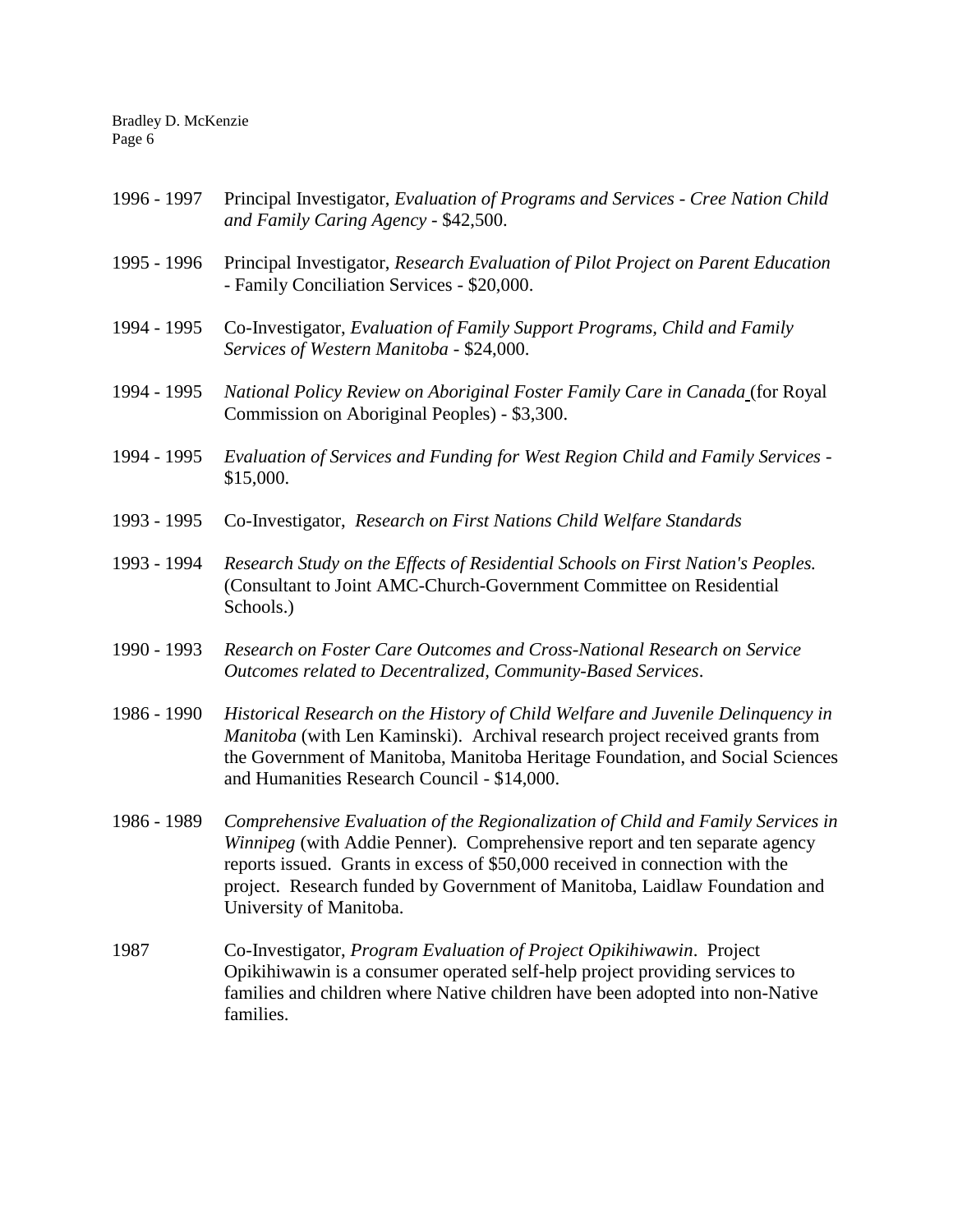| 1986 | Two month leave from University on government sponsored contract to review<br>workload and case-management procedures in the Winnipeg Child and Family<br>Services system.                                                                                                        |
|------|-----------------------------------------------------------------------------------------------------------------------------------------------------------------------------------------------------------------------------------------------------------------------------------|
| 1986 | Needs assessment study of solvent abuse in northwest Winnipeg.                                                                                                                                                                                                                    |
| 1984 | Evaluation of one of Canada's first Indian controlled child welfare systems -<br>Dakota Ojibway Child and Family Services (with Pete Hudson). Study completed<br>for the Department of Indian Affairs and Northern Development.                                                   |
| 1983 | Evaluation of Native Prevention Program in Northwestern Ontario for Children's<br>Aid Society of Kenora (with Pete Hudson).                                                                                                                                                       |
| 1982 | Research Study of the Effects of Plant Closing on the Social Well-Being of<br>Employees: The Case of the Swifts Meat Packing Plant in Winnipeg.                                                                                                                                   |
| 1981 | Evaluation of West Central Community Program for the United Way of<br>Winnipeg.                                                                                                                                                                                                   |
| 1978 | Principal Investigator, Study of the Social Impact of Employment Cutbacks in<br>Thompson, Manitoba. Research funded by the Institute for Northern Studies,<br>University of Manitoba, and the Non-Medical Use of Drugs Directorate,<br>Department of National Health and Welfare. |
|      | <b>COMMUNITY AND PROFESSIONAL SERVICE</b>                                                                                                                                                                                                                                         |

### 2012 Presentation on Findings from Evaluations of Differential Response in Manitoba to the Healthy Child Committee of Cabinet.

- 2011-2012 Background Paper for Manitoba Family Services on Child Welfare Issues and Trends in Manitoba for the Phoenix Sinclair Inquiry.
- 2011 Book Manuscript Review on Child Welfare for University of Toronto Press
- 2010 External Reviewer, MSW Program, Lakehead University
- 2009-2010 External Review of Legislative and Policy Changes for the Office of the Children's Advocate, Government of Manitoba
- 2007-2011 Consultant to Child and Family Services General Authority on *Differential Response Initiative*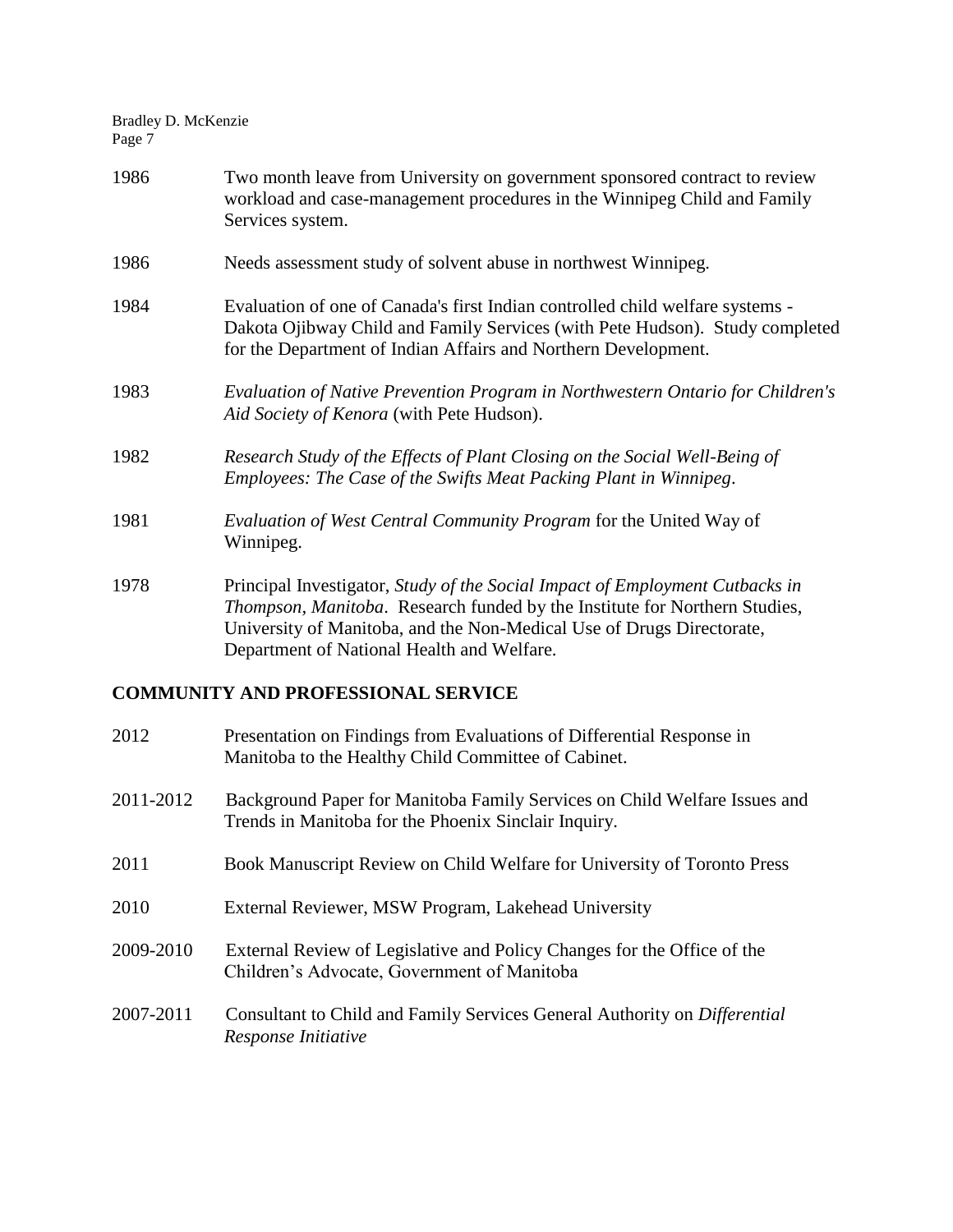| $2006 - 2009$ | Anglophone Co-chair, Board of Accreditation, Canadian Association of Schools<br>of Social Work. Responsibilities included accreditation reviews of Social Work<br>programs                                                                                                                                                                                                                                            |
|---------------|-----------------------------------------------------------------------------------------------------------------------------------------------------------------------------------------------------------------------------------------------------------------------------------------------------------------------------------------------------------------------------------------------------------------------|
| 2005 - 2006   | Member, Board of Accreditation, Canadian Association of Schools of Social<br>Work                                                                                                                                                                                                                                                                                                                                     |
| 2003-2010     | Editorial Board Member for online journal Currents: New Scholarship in the<br>Human Services.                                                                                                                                                                                                                                                                                                                         |
| $2003 - 2005$ | Completion of Course Manuals on Social Work for Lviv Polytechnic National<br>University, Lviv, Ukraine                                                                                                                                                                                                                                                                                                                |
| 2003          | External Reviewer, Faculty of Social Work, University of Toronto                                                                                                                                                                                                                                                                                                                                                      |
| 2003          | Consultant, Department of Indian Affairs and Northern Development and<br>Assembly of First Nations on Funding Issues in First Nations Child and Family<br>Service                                                                                                                                                                                                                                                     |
| Ongoing       | External reviewer of tenure and promotion applications. Since 2000 reviews<br>completed for faculty members from the University of Toronto, University of<br>Calgary, Wilfrid Laurier University, University of Victoria, York University,<br>McGill University, Laurentian University, University of Regina, and<br>University of Northern British Columbia.                                                         |
| 1999 - 2003   | Several professional presentations on Social Work and the Reforming<br>Social Services: Canada-Ukraine Project both in Ukraine and Canada. During<br>1999-2002 these included the Canadian Embassy in Ukraine, Social Service<br>agencies in Ukraine, the Mayor of Lviv, the Visiting Ukrainian Mayors at the<br>University of Manitoba, and professional development workshops for agency staff<br>in Lviv, Ukraine. |
| 2002          | Book Manuscript Review: Social Policy (Wilfrid Laurier University Press)                                                                                                                                                                                                                                                                                                                                              |
| 2001          | External review of Social Work Distance Education Delivery Model, Faculty of<br>Social Work, University of Regina                                                                                                                                                                                                                                                                                                     |
| $2000 - 2001$ | Chair, Evaluation Sub-Committee for Active Living/Recreation Project, Social<br>Planning Council of Winnipeg                                                                                                                                                                                                                                                                                                          |
| 2000          | Submissions and Supporting Member, Centre of Excellence in Child Welfare<br>(University of Toronto) and Prairie Centre of Excellence for Child and Youth<br>Centred Activities (Social Planning Council of Winnipeg)                                                                                                                                                                                                  |
|               |                                                                                                                                                                                                                                                                                                                                                                                                                       |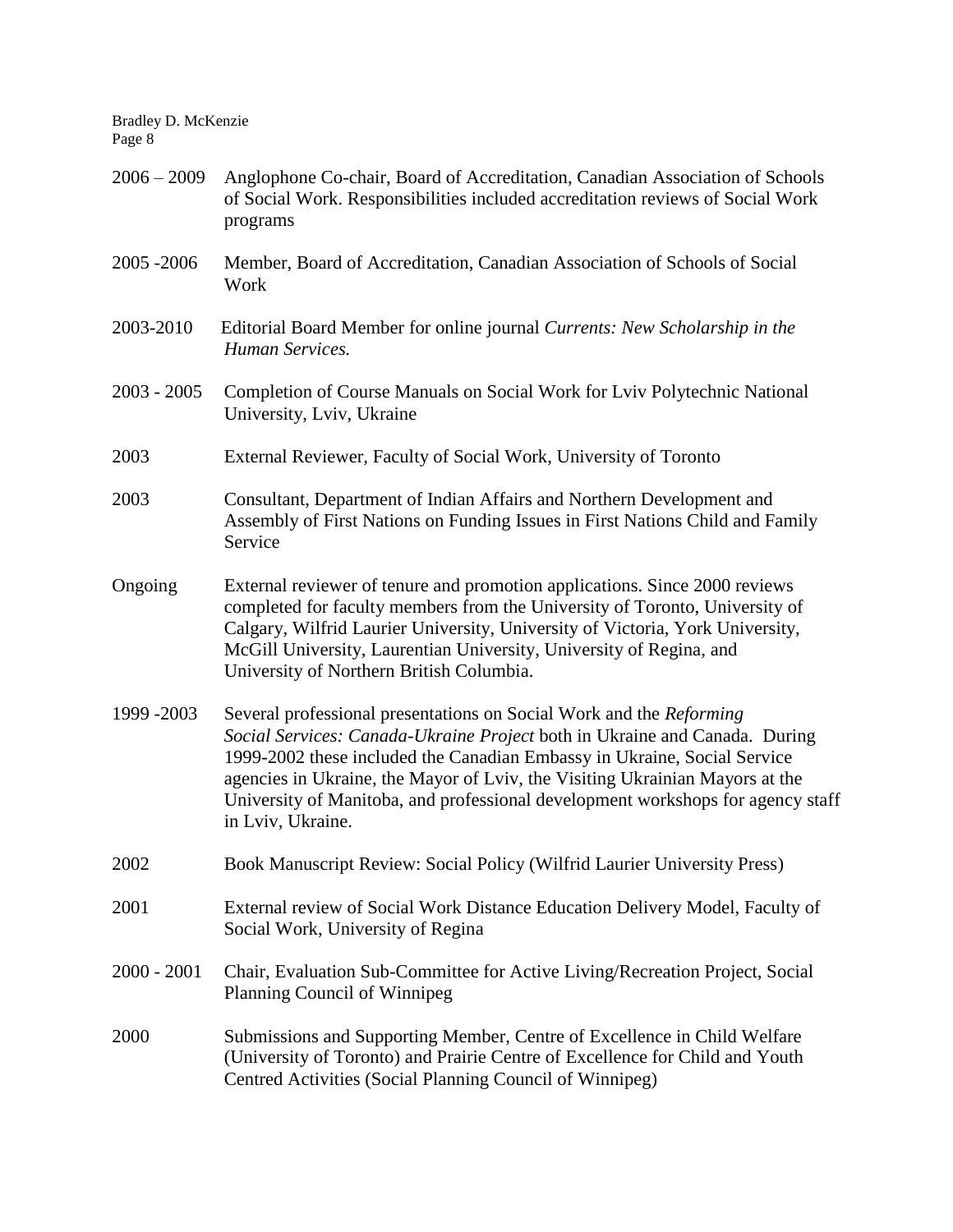| 2000        | Book Manuscript Reviews: Transformative Social Planning (Wilfrid Laurier<br>Press) and Child Neglect (Oxford)                                                                                                                                                                                                                 |
|-------------|-------------------------------------------------------------------------------------------------------------------------------------------------------------------------------------------------------------------------------------------------------------------------------------------------------------------------------|
| 2000        | Review proposal for funding from Canada Foundation for Innovation                                                                                                                                                                                                                                                             |
| 2000        | Presentation to Family Law Subsection, Manitoba Bar on results from Evaluation<br>of Comprehensive Co-Mediation and Mediation Internship Pilot Project                                                                                                                                                                        |
| 2000        | Consultation on Strategic Planning, Macdonald Youth Services                                                                                                                                                                                                                                                                  |
| 1999        | National and International Consultation on different occasions to Interdisciplinary<br>Committee on Families in Transition, Government of Canada, Canadian Institute<br>on Law and the Family (Calgary) and Janet Walker, Research Analyst, United<br>Kingdom on the subject of parent education after separation or divorce. |
| 1999        | Review of funding proposal for parent education training for Population Health,<br>Government of Canada                                                                                                                                                                                                                       |
| 1998 - 1999 | Member, Editorial Board, Special Canadian issue of Community Development<br>Journal                                                                                                                                                                                                                                           |
| 1998 - 2001 | Board Member, Canadian Association of Schools of Social Work (Vice-President<br>and representative to Humanities and Social Services Federation of Canada)                                                                                                                                                                    |
| 1998        | Successful SSHRCC application for financial support for Canadian Social Work<br>Review                                                                                                                                                                                                                                        |
| 1998        | Workshop on Evaluation in Parent Education for Research Sub-committee on<br>Child Support Guidelines, Justice Canada, Ottawa                                                                                                                                                                                                  |
| 1997 - 1998 | Member, Advisory Committee on Marymound Outcomes Project                                                                                                                                                                                                                                                                      |
| 1996        | Presentation to Manitoba Task Force for Review of the Child and Family Services<br>Act (with Pete Hudson)                                                                                                                                                                                                                     |
| 1996        | Workshop on Family Connections in Foster Family Care for Marymound, Inc.                                                                                                                                                                                                                                                      |
| 1996        | Book Review for Oxford Press - Community Development: The Canadian<br>Experience                                                                                                                                                                                                                                              |
| 1996        | Workshop on Family Continuity for Saskatoon Social Services Staff                                                                                                                                                                                                                                                             |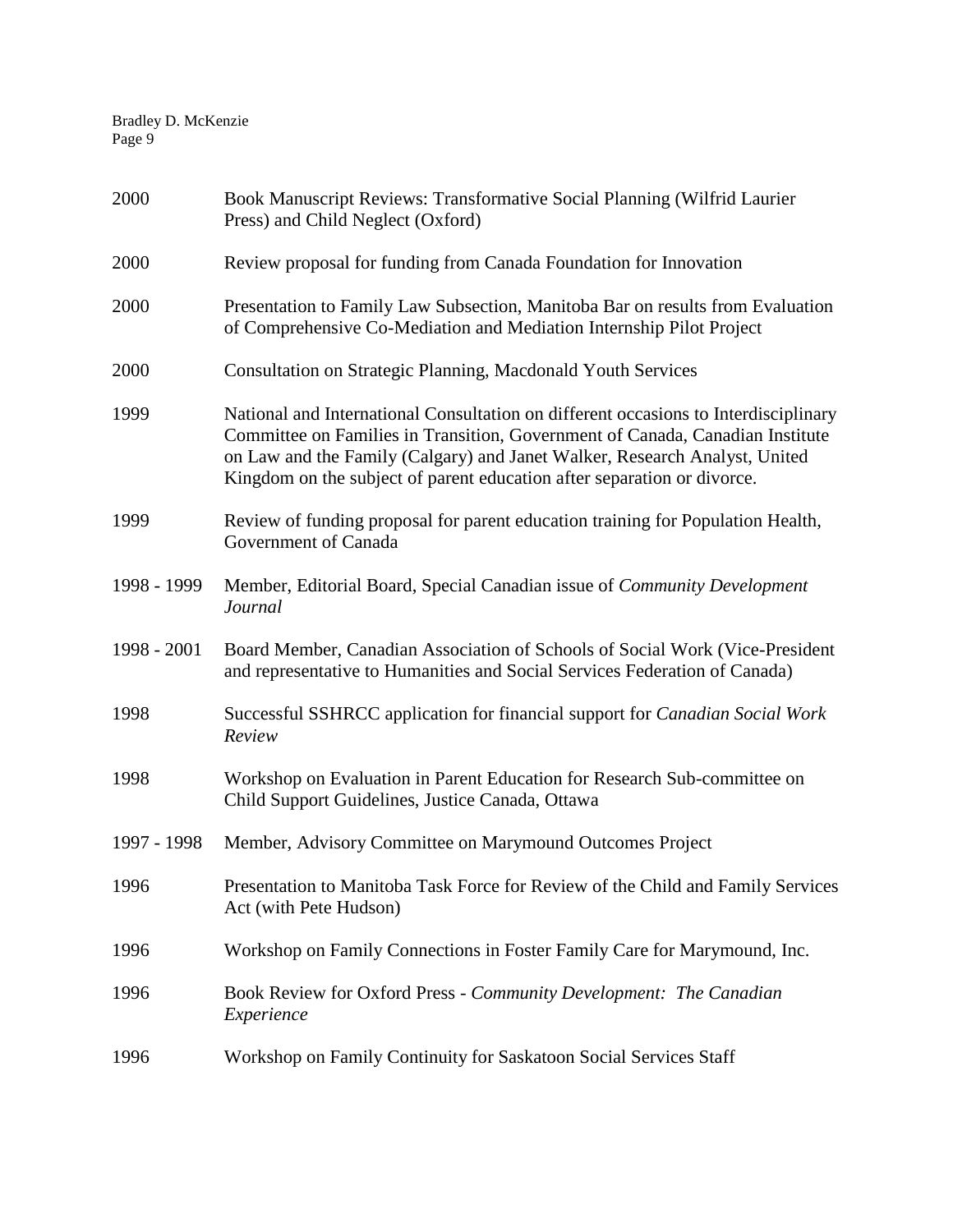| Ongoing             | Reviewer of articles for publication to Canadian Social Work Review and<br><b>Canadian Review of Social Policy</b>                                                                                          |
|---------------------|-------------------------------------------------------------------------------------------------------------------------------------------------------------------------------------------------------------|
|                     | 1995-present Member of Peer Review Board - Child Welfare (Ongoing review of manuscripts<br>$-3$ -6 per year)                                                                                                |
| 1995                | Strategic Planning Workshop, Lac La Croix Community Service Staff                                                                                                                                           |
| 1995                | National Consultation - Canadian Incidence Study on Child Maltreatment                                                                                                                                      |
| 1995 - 1997         | Member - National Advisory Committee, Elliot Lake Employment Tracking<br>Study                                                                                                                              |
| 1995                | Keynote speaker, Symposium on Implementation Research in Child Welfare,<br>Victoria, BC                                                                                                                     |
| 1995                | One-day workshop provided to Saskatoon Social Services on Family Continuity<br>and Connections in Child Welfare                                                                                             |
| 1995 - 1999         | Anglophone Editor, Canadian Social Work Review                                                                                                                                                              |
| $1995 -$<br>Ongoing | Review grant applications, Social Sciences and Humanities Research Council<br>(average of 1-2 per year)                                                                                                     |
| 1994                | Volunteer to the Ukraine and Kyiv-Mohyla Academy: Consultation and lectures<br>on the profession of Social Work and Social Work Education. Funded project by<br>Canadian Bureau of International Education. |
| 1994 - 1995         | Member, Editorial Board, Canadian Social Work Review                                                                                                                                                        |
| 1994 - 1995         | Member, Editorial Board, Special Canadian issue of Child Welfare (1995)                                                                                                                                     |
| 1993                | Consultant, Joint Government-Church-Assembly of Manitoba Chiefs Working<br><b>Committee on Residential Schools</b>                                                                                          |
| 1993                | Evaluation Consultant, West Region Child and Family Services, First Nations<br>Child and Family Services Standards Project                                                                                  |
| 1993 - 1995         | Member, Service Appeal Panel to hear complaints of political interference in First<br>Nations Child and Family Services system                                                                              |
| 1993                | Strategic Management Workshop, Board of Directors, Ma Mawi Wi Chi Itata<br>Centre                                                                                                                           |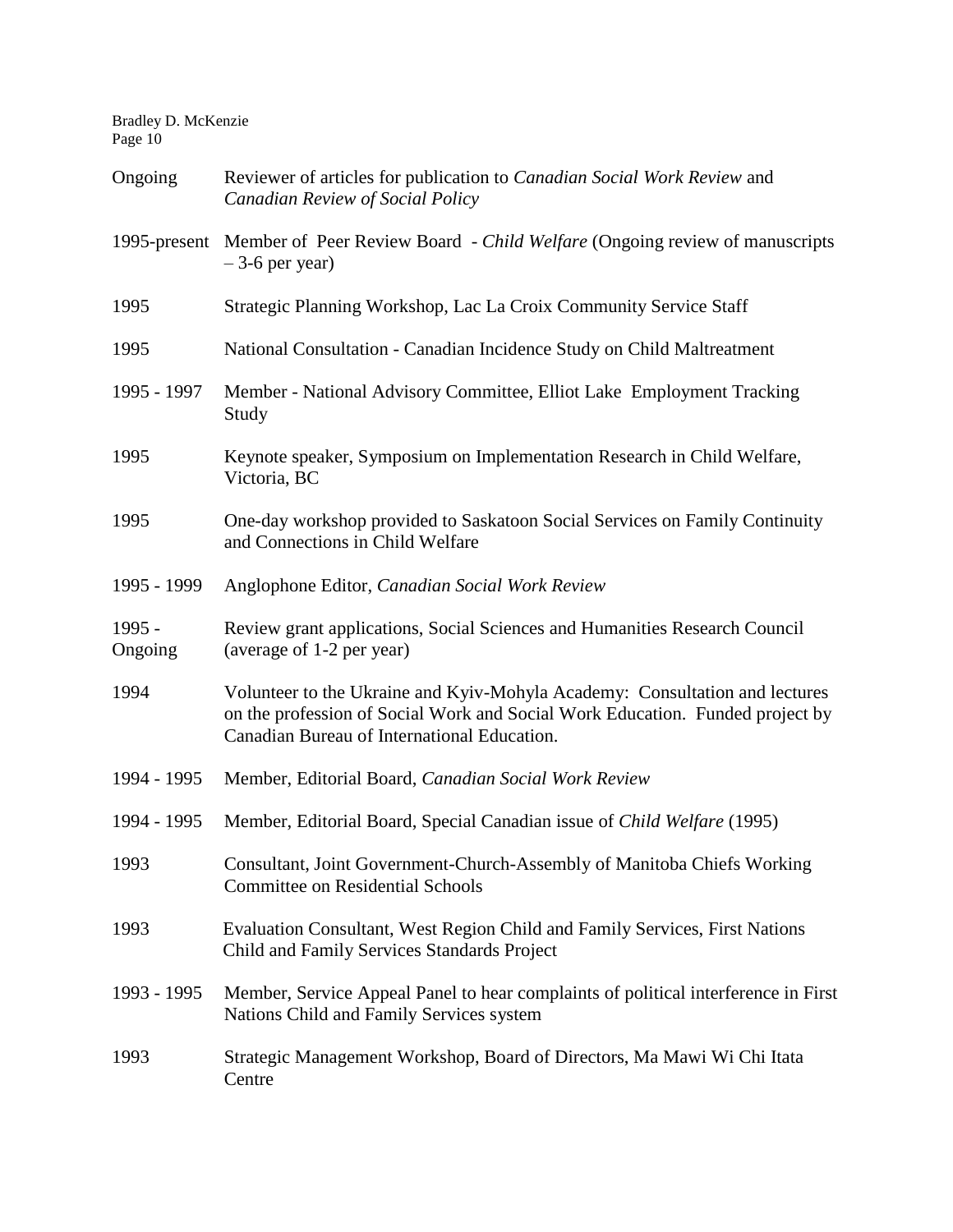| 1992        | Consultation, Assembly of Manitoba Chiefs on Constitutional Issues                                                                                 |
|-------------|----------------------------------------------------------------------------------------------------------------------------------------------------|
| 1992        | Review of Book Manuscript Radical Caring for McClelland & Stewart                                                                                  |
| 1992        | Guest Panelist at Manitoba Coalition on Children's Rights, Workshop on Child<br>Advocacy, Winnipeg                                                 |
| 1992        | Keynote Speaker and Workshop Leader, Calgary Conference on Models and<br>Prospects for Decentralized Services to Vulnerable Children               |
| 1991-19996  | Expedited Arbitrator for Manitoba Labour Board; conducted arbitrations on<br>labour-management disputes when appointed.                            |
| 1991 - 1995 | Board Member, Manitoba Coalition on Children's Rights                                                                                              |
| 1991 - 1992 | Member, United Way Allocations Review Committee                                                                                                    |
| 1991        | Guest Lecture, Social Service Personnel, Zagreb, Yugoslavia: Topic - Social<br>Welfare Services in Canada: The Manitoba Perspective                |
| 1991        | Consultation - Manitoba Association of Child and Family Service Agencies on<br><b>Service Trends</b>                                               |
| 1991        | Consultation and Report on Abuse Investigation in Residential Schools for<br><b>Assembly of Manitoba Chiefs</b>                                    |
| 1991        | Workshop on Goal Writing for Society for Manitobans with Disabilities                                                                              |
| 1990 - 1994 | Grant reviews - National Welfare Grants competitions                                                                                               |
| 1989 - 1990 | Program Review and Consultation for Child and Family Services of Central<br>Manitoba                                                               |
| 1989 - 1990 | Chair, Child and Family Services Panel, Planning and Allocations Committee,<br>United Way (Member of Panel - 1987 - 1989)                          |
| 1989        | Grants of \$24,055 to sponsor and organize First National Workshop on Historical<br>Research with Children and Youth in Canada (with Len Kaminski) |
| 1989        | Moderator, Board-Staff Workshop, Child and Family Services of Eastern<br>Manitoba                                                                  |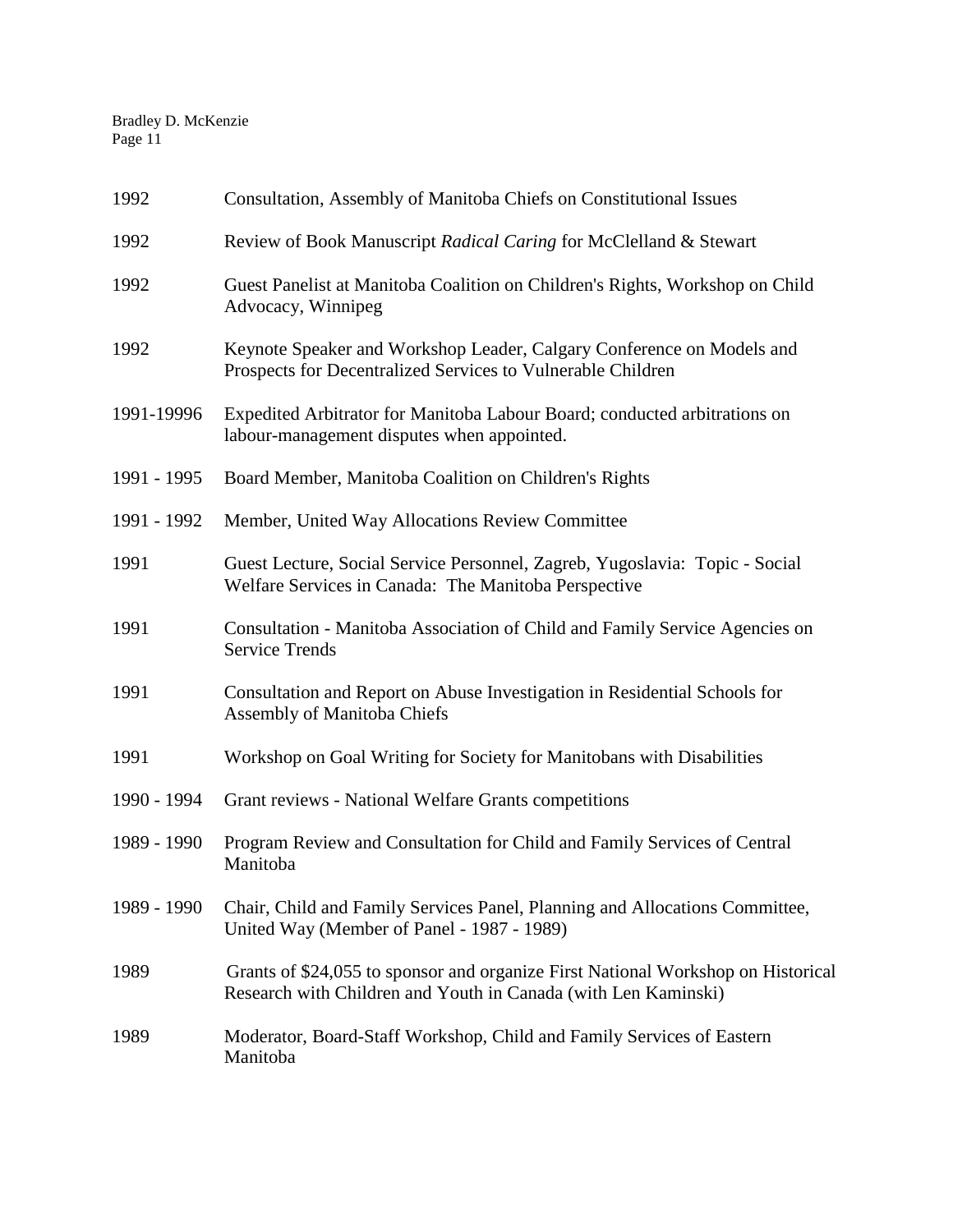| 1989                       | Conducted Workshop on Planning and Evaluation for Board and Management,<br>Child and Family Services of Central Winnipeg                                                                                                          |
|----------------------------|-----------------------------------------------------------------------------------------------------------------------------------------------------------------------------------------------------------------------------------|
| 1984                       | Presentation of Brief to Kimelman Review on Native Child Welfare (with Pete<br>Hudson)                                                                                                                                            |
| 1983 - 1987                | Manitoba contributor to Legislative Digest for Canadian Social Work Review                                                                                                                                                        |
| 1983 - 1984<br>1983 - 1984 | Chairperson, Social Services Planning and Review Committee to the Minister of<br>Community Services, Government of Manitoba<br>Consultation to Manitoba Mètis Federation and First Nations Confederacy on<br>Native Child Welfare |
| 1982 - 1984                | Member of Educational Advisory Committee, Refugee Community Worker<br><b>Training Program</b>                                                                                                                                     |
| 1981 - 1982                | Member, Coordinating Committee to develop Manitoba Federation of Labour's<br>Occupational Health Centre                                                                                                                           |
| 1980 - 1987                | Member, Children's Concern Group, Manitoba Association for Rights and<br>Liberties                                                                                                                                                |
| 1980 - 1982                | Board Member, Manitoba Association for Rights and Liberties                                                                                                                                                                       |
| 1979 - 1982                | Board Member of Manitoba Association of Social Workers and Canadian<br>Association of Social Workers. Organized 1982 CASW Conference during this<br>term.                                                                         |

# **PUBLICATIONS AND MAJOR REPORTS:**

1976 - 1977 School Trustee, Thompson, Manitoba

- **\***Hayduk, N., & McKenzie, B. (2012). Developing a sustainable model of social work education in Ukraine. In T. Heinonen & J. Drolet (Eds.), *International social development: Social work experiences and perspectives* (pp. 147-169). Halifax & Winnipeg: Fernwood.
- \* McKenzie, B. (2012). Intervention and support systems in child welfare focused on the protection on the protection of children and families. In J. Jaraczewska & I. Krasiejko (Eds.), *Motivational interviewing in theory and practice* (pp.219-236). Toruń, Poland: Akapit. (In Polish).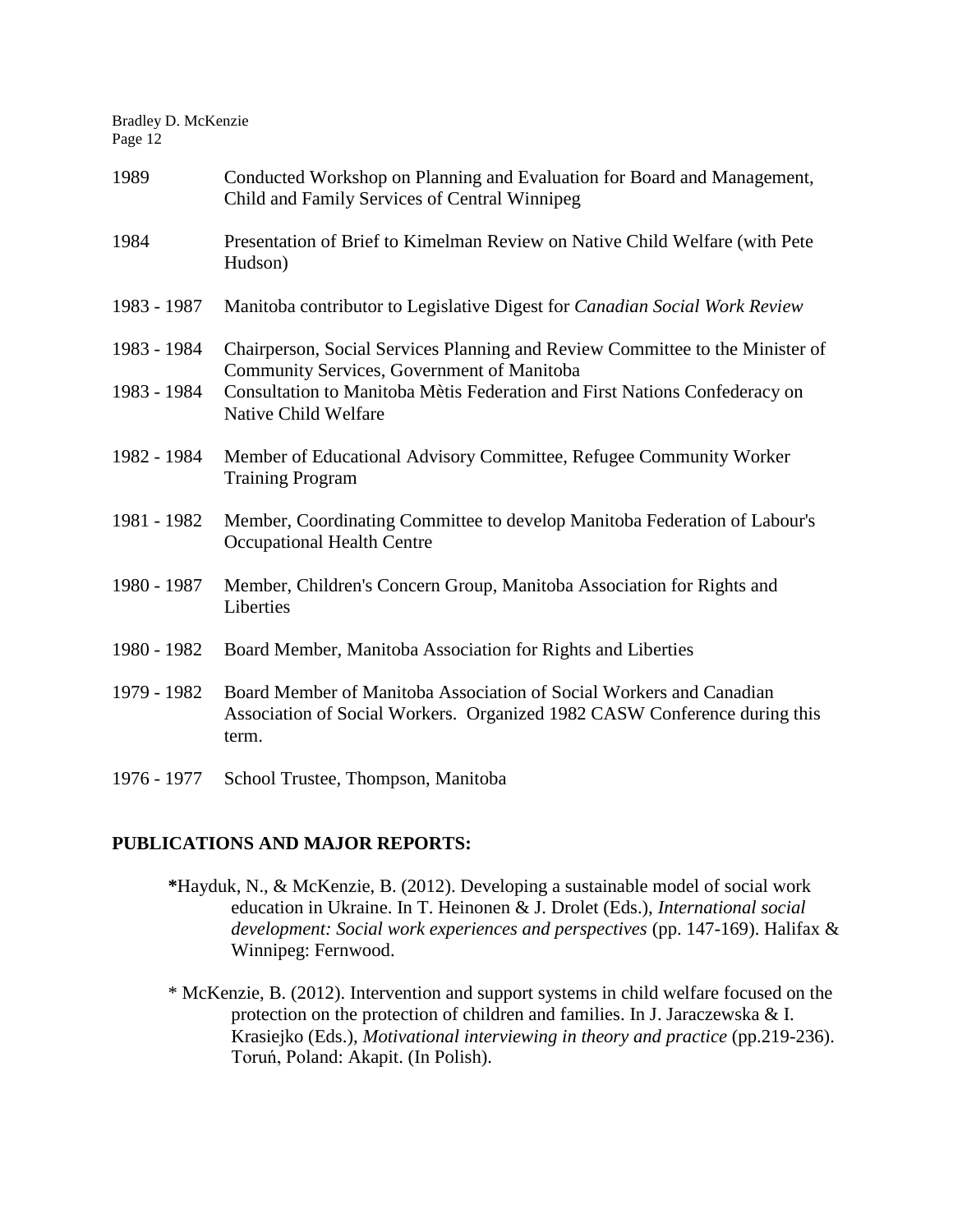- \*McKenzie, B. (2011). Poverty and poverty reduction in Canada. In R. Lutz & C. Frey (Eds.). *Poverty and poverty reduction: Strategies in a global and regional context* (pp. 47-62). Oldenburg, Germany: Paulo Freire Verlag.
- \*\*McKenzie, B., with Taylor, A., & Maksymyk, S. (2011, September). *Evaluation of the General Child and Family Services Authority's Differential Response/Family Enhancement pilot projects.* Winnipeg: Faculty of Social Work, University of Manitoba.
- \*\*McKenzie, B. (2011, May). *Review of the Skills for Life Independent Living Pilot Project at Winnipeg Child and Family Services*. Report to the General Child and Family Services Authority. Winnipeg: Faculty of Social Work, University of Manitoba.
- \*Kufeldt, K., & McKenzie, B. (Eds.). (2011). *Child Welfare: Connecting research, policy, and practice* (2<sup>nd</sup> ed.). Waterloo, ON: Wilfrid Laurier University Press.
- \*McKenzie, B. (2011). Differential response in child welfare: A new early intervention model? In K. Kufeldt & B. McKenzie (Eds.), *Child welfare: Connecting research, policy, and practice*  $(2^{nd}$  ed.) (pp.101-115). Waterloo, ON: Wilfrid Laurier University Press.
- \*McKenzie, B., & Shangreaux, C. (2011). From child protection to community caring in First Nations child and family services. In K. Kufeldt & B. McKenzie (Eds.), *Child welfare: Connecting research, policy, and practice*  $(2^{nd}$  ed.) (pp. 323-338). Waterloo, ON: Wilfrid Laurier University Press.
- \*McKenzie, B. (2011). Building capacity for organizational change to achieve a family focussed model of child welfare: A Canadian case study. In B. Kaldon & I. Kurlak (Eds.), *Families facing difficult life situations* (pp. 115-127). Warsaw, Poland: Cardinal Stefan Wyszynski University.
- \*\*McKenzie, B. (2011). *External review of legislation and policy affecting the Office of the Children's Advocate in Manitoba*. Report for the Office of the Children's Advocate. Winnipeg: Faculty of Social Work, University of Manitoba.
- \*McKenzie, B. (2010). Differential response: Building family focussed strategies in child welfare. In B. Kaldon & I. Kurlak (Eds.), *Conditions, prevention, and rehabilitation of antisocial behaviour of children and youth* (Translated from Polish) (pp. 70-80). Warsaw, Poland: Salezjanskie Publishers.
- \* McKenzie, B., & Wharf, B., (2010). *Connecting policy to practice in the human services* (3rd ed.). Don Mills, ON: Oxford.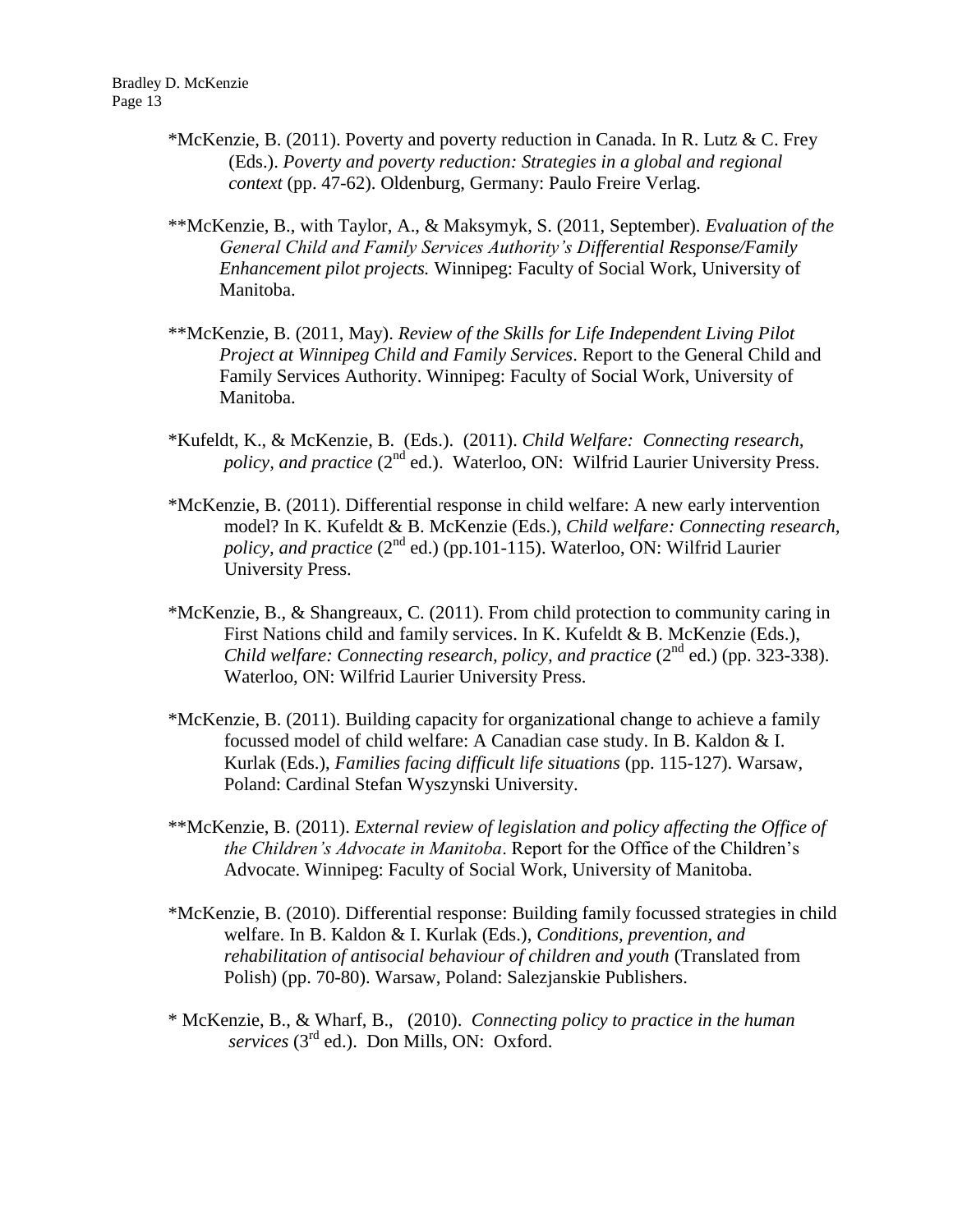- \* McKenzie, B. (2010, May). *Empowering Social Workers in the Workplace: A review of the second pilot project at Child and Family Services of Western Manitoba*: Report for the General Child and Family Services Authority, Winnipeg, MB.
- \*McKenzie, B., & Shangreaux, C. (2010). Aboriginal child welfare and health outcomes in Manitoba. In L. Fernandez, S. MacKinnon, & J. Silver (Eds.), *The social determinants of health in Manitoba* (pp. 127-138). Winnipeg, MB. Canadian Centre for Policy Alternatives – Manitoba.
- \*McKenzie, B. (2010). Aboriginal child welfare and health outcomes: A Canadian perspective. *Social Technologies: Current Issues of Theory and Practice*, *45*, 285- 298.
- \*\*McKenzie, B., Bennett, M., Kennedy, B., Balla, S. & Lamirande, L.(2009). *An exploratory regional study on child welfare outcomes in Aboriginal communities.*  Report to Association of Native Child and Family Services Agencies of Ontario and the Ontario Ministry of Children and Youth Services, Thunder Bay, Ontario.
- \*McKenzie, B., & Hayduk, N. (2009). Promoting social work education in Ukraine. In G. Gilchrist, James R. Ramsay & G. Drover (Eds.). *International social work: Canadian perspectives* (pp. 241-259). Toronto: Thompson Educational Publishing.
- \*\*McKenzie, B., & Pedersen, G. (2007). *Evaluation of Gambling Demonstration Project*. Report submitted to Community Financial Counselling Services, Winnipeg, MB.
- \*\*McKenzie, B., Rudy, D. & McKenzie, M. (2006). *Evaluation of Legal Aid Manitoba's Collaborative Law Project.* Winnipeg: Faculty of Social Work, University of Manitoba.
- \*\*McKenzie, B., Rudy, D. & McKenzie, M. (2006). *Evaluation of Legal Aid Manitoba's Child and Family Services Full Service Duty Counsel Project (Phase 2).*  Winnipeg: Faculty of Social Work, University of Manitoba.
	- Hudson, P., & McKenzie, B. (2004). Extending Aboriginal control over child welfare services: The Manitoba Child Welfare Initiative (Summary version). *The Manitoba Social Worker, 36*(4), 6-7.
	- \*\*McKenzie, B., McKenzie, M., LePage, A., & Pedersen, G. (2004). *Evaluation of For the Sake of the Children in New Brunswick*. Final Report. Fredericton, NB: Department of Justice, Government of New Brunswick.
	- \*Wharf, B., & McKenzie, B. (2004). *Connecting policy to practice in the human* services (2<sup>nd</sup> ed.). Don Mills, ON: Oxford.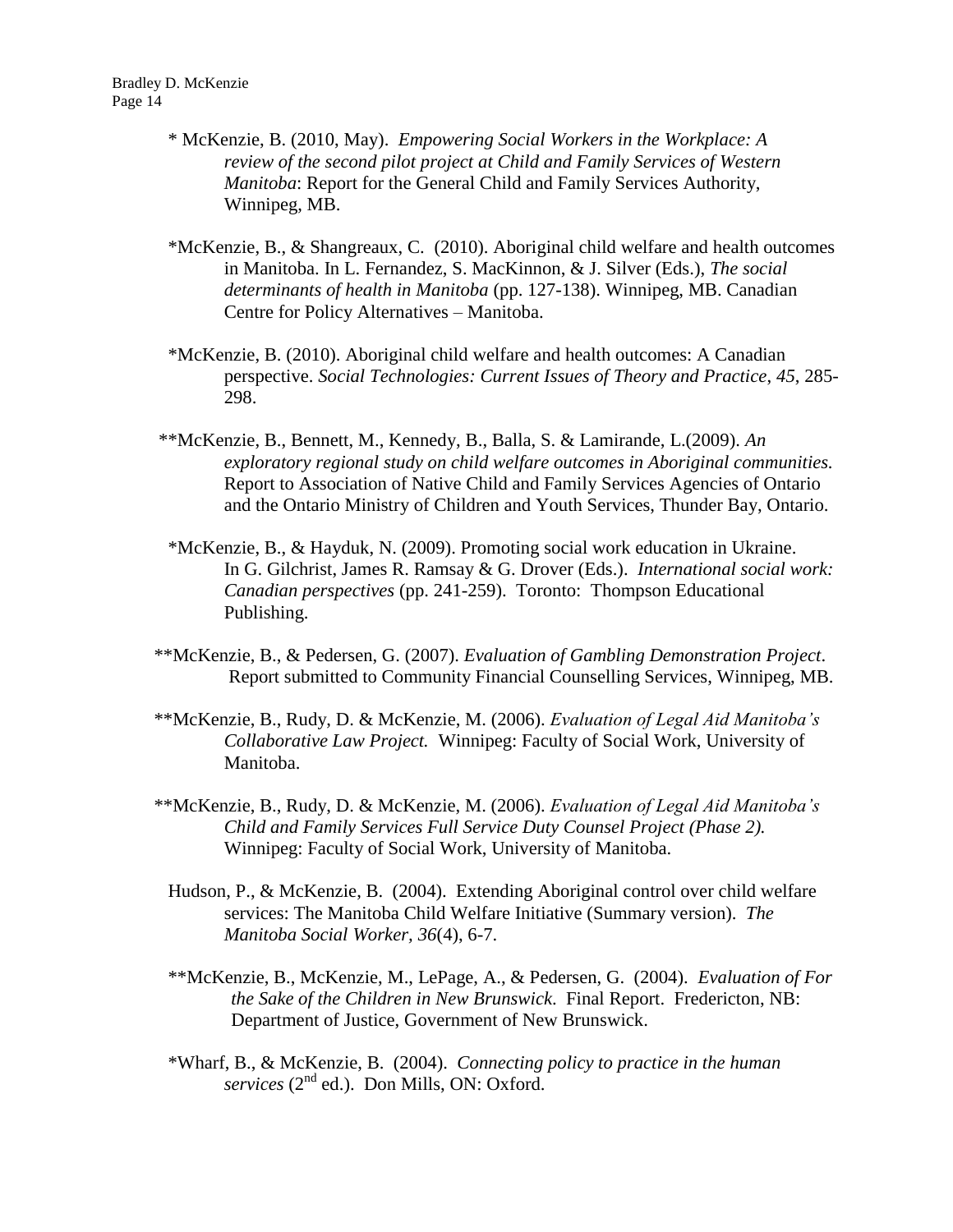- \*Bacon, B., & McKenzie, B. (2004). Parent education after separation and divorce: The impact of parental conflict on outcomes. *Family Court Review, 42*(1), 85-98.
- Wharf, B., & McKenzie, B. (2004). Connecting policy and practice: Towards an inclusive style of policy-making. *Canadian Social Work Encyclopedia*.
- \*\*McKenzie, B., Rudy, D., & McKenzie, M. (2003). *Evaluation of Legal Aid Manitoba's Child and Family Services Full Service Duty Counsel Project* (Final Report). Winnipeg, MB: Faculty of Social Work, University of Manitoba.
- McKenzie, B., Rudy, D., et al. (2003). *Reforming Social Services: Canada-Ukraine Project* (Final Report to Canadian International Development Agency). Winnipeg, MB: Faculty of Social Work, University of Manitoba.
- \*Nychkalo, N., McKenzie, B., et al. (Eds.) (2003). *Reforming social services in Ukraine: Current status and future prospects*. (Edited collection of scientific papers from June 2002 conference; peer reviewed, in Ukrainian with some English articles). Lviv, Ukraine: Lviv Polytechnic National University.
- \*McKenzie, B. (2003). Towards effective social work practice in Ukraine: Opportunities and challenges for social work education. In N. Nychkalo, B. McKenzie et al., (Eds.), *Reforming social services in Ukraine: Current status and future prospects*. Lviv, Ukraine: Lviv Polytechnic National University.
- \*Hudson, P., & McKenzie, B. (2003). Extending Aboriginal control over child welfare services: The Manitoba Child Welfare Initiative. *Canadian Review of Social Policy, 51*, 49-66.
- \*Kufeldt, K., & McKenzie, B. (Eds.) (2003). *Child welfare: Connecting research, policy, and practice*. Waterloo, ON: Wilfrid Laurier University Press.
- \*McKenzie, B, &Trocme, N. (2003). Child maltreatment: Themes and implications. In K. Kufeldt & B. McKenzie (Eds.), *Child welfare: Connecting research, policy, and practice* (pp.67-76). Waterloo, ON: Wilfrid Laurier University Press.
- \*McKenzie, B., & Flette, E. (2003). Community building through block funding in Aboriginal child and family services. In K. Kufeldt & B. McKenzie (Eds), *Child welfare: Connecting research, policy and practice* (pp. 343-353). Waterloo, ON: Wilfrid Laurier University Press.
- \*Kufeldt, K., & McKenzie, B. (2003). Policy and practice: Themes and implications. In K. Kufeldt & B. McKenzie (Eds.), *Child welfare: Connecting research, policy, and practice* (pp. 387-392). Waterloo, ON: Wilfrid Laurier University Press.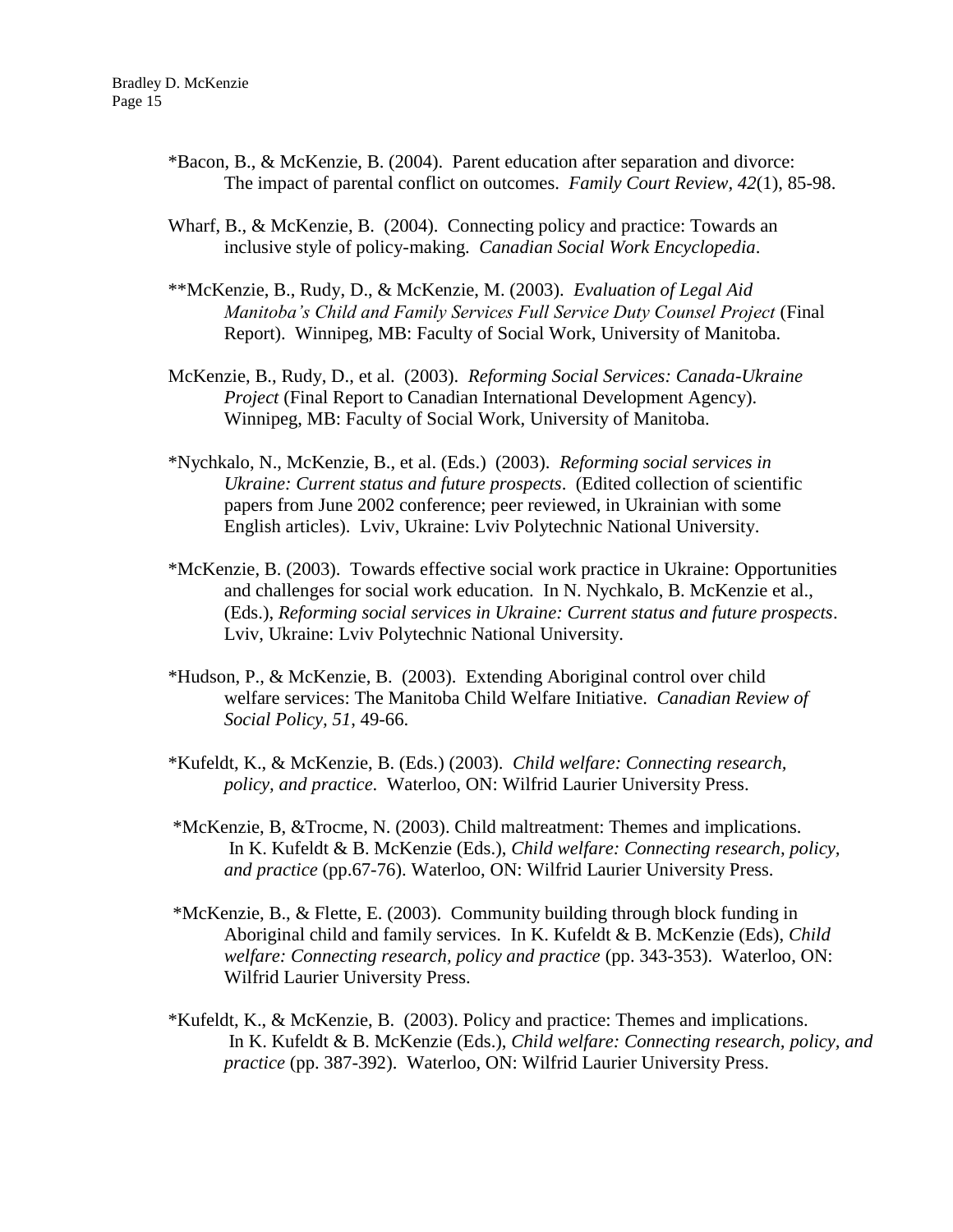- \*Kufeldt, K., Este, D., McKenzie, B., & Wharf, B. (2003). Critical issues in child welfare. In K. Kufeldt & B. McKenzie (Eds.), *Child welfare: Connecting research, policy, and practice* (pp. 395-428). Waterloo, ON: Wilfrid Laurier University Press.
- \*Kufeldt, K., & McKenzie, B. (2003). Conclusions and directions for the future. In K. Kufeldt & B. McKenzie (Eds.), *Child welfare: Connecting research, policy, and practice* (pp. 429-438). Waterloo, ON: Wilfrid Laurier University Press.
- \*\*McKenzie, B., & Pedersen, G. (2003). *Evaluation of Family Conciliation's mediation Programs* (Final Report). Winnipeg: Child and Family Services Research Group, Faculty of Social Work, University of Manitoba.
- \*McKenzie, B., & Morrissette, V. (2003) Social work practice with Canadians of Aboriginal background: Guidelines for respectful social work. In A. Al-Krenawi & J. Graham (Eds.), *Multicultural social work in Canada: Working with diverse ethnoracial communities* (pp. 251-282). Don Mills, ON: Oxford. Adapted and published in *Envision* (April, 2003), 2(1).
- \*McKenzie, B., & Bacon, B. (2002). Parent education after separation: Results from a multi-site study on best practices. *Canadian Journal of Community Mental Health, 4*, 73-88.
- McKenzie, B. (2002). Towards effective social work practice in Ukraine: Opportunities and challenges for social work education (in Ukrainian). *Social Work in Ukraine, 1*, 62-69.
- \*\*McKenzie, B. (2002). *Block funding child maintenance in First Nations child and family services: A policy review*. (Final report for Kahnawake Shakotiia'takehnhas Community Services). Winnipeg: Child and Family Services Research Group, Faculty of Social Work, University of Manitoba.
- \*McKenzie, B. (2002). Community organizing in child welfare: Changing local environments and developing community capacity. In B. Wharf (Ed.), *Community work approaches to child welfare* (pp. 83-92). Toronto: Broadview Press.
- \*McKenzie, B. (2002). Building community in West Region Child and Family Services. In B. Wharf (Ed.), *Community work approaches to child welfare* (pp. 152-162). Toronto: Broadview Press.
- \*\*McKenzie, B. (2001). *Evaluation of Comprehensive Co-Mediation and Mediation Internship Pilot Project* (Final Report). Winnipeg: Child and Family Services Research Group, Faculty of Social Work, University of Manitoba.
- \*\*Bacon, B., & McKenzie, B. (2001). *Best practices in parent information and education programs after separation and divorce* (Final Report). Kitchener, ON: Family Mediation Canada.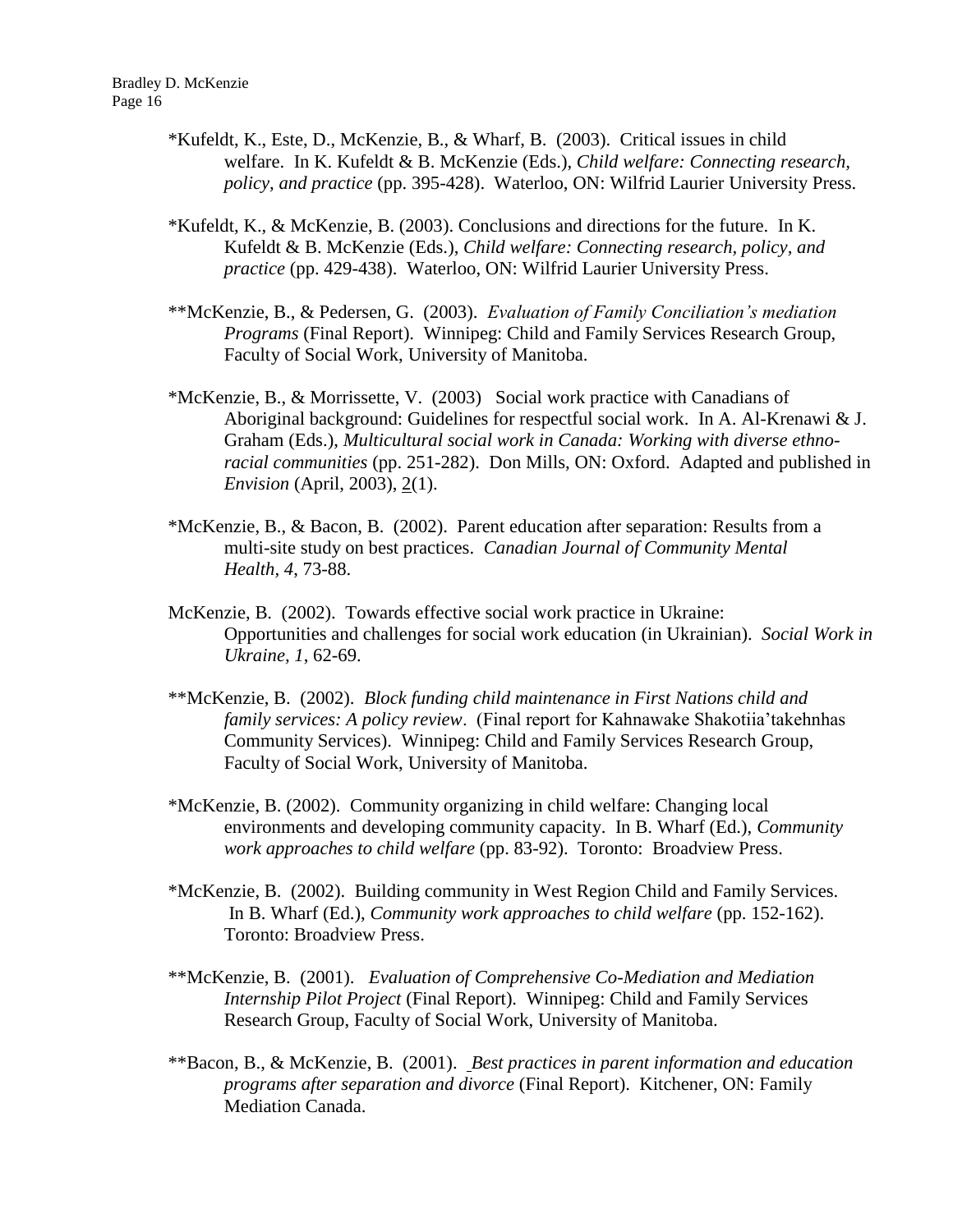- \*\*Trocmé, N., McKenzie, B., et al. (2001). *Canadian incidence study of reported child abuse and neglect: Final report*. Ottawa, ON: Minister of Public Works and Government Services Canada.
- \*\*McKenzie, B., & Guberman, I. (2000). *Evaluation of For the Sake of the Children: A parent education program for separating and divorcing parents - Phase 2*. (Final Report). Winnipeg: Child and Family Services Research Group, Faculty of Social Work, University of Manitoba.
- \*\*McKenzie, B. (1999). *Evaluation of the Pilot Project on Block Funding for Child Maintenance in West Region Child and Family Services: A second look*. (Final Report). Winnipeg: Child and Family Services Research Group, Faculty of Social Work, University of Manitoba.
- \*\*McKenzie, B. (1999). *Evaluation of the Anishinaabewin Project* (Final Report). Winnipeg: Child and Family Services Research Group, Faculty of Social Work, University of Manitoba.
- \*McKenzie, B. (1999). Empowerment in First Nations child and family services: A community-building process. In W. Shera and L. Wells (Eds.). *Empowerment practice in Social Work: Developing richer conceptual foundations* (pp. 196- 219). Toronto: Scholar's Press.
- \*Wharf, B., & McKenzie, B. (1998). *Connecting policy to practice in the human services*. Toronto: Oxford.
- \*\*McKenzie, B. (1997). *47.420 Child and Family Services* (Independent Study Distance Education Course). Winnipeg: University of Manitoba.
- \*McKenzie, B., & Guberman, I. (1997). *For the Sake of the Children*: A program for separating and divorcing parents. *The Social Worker, 65*(3), 107-118.
- \*\*McKenzie, B. (1997). *Evaluation of Cree Nation Child and Family Caring Agency* (Final Report). Winnipeg: Child and Family Services Research Group, Faculty of Social Work, University of Manitoba.
- \*McKenzie, B. (1997). Connecting policy and practice in First Nations child and family services: A Manitoba case study. In J. Pulkingham & G. Ternowetsky (Eds.). *Child and family policies: Struggles, strategies, options* (pp. 100-114). Halifax: Fernwood.
- \*McKenzie, B. (1997). Developing First Nations child welfare standards: Using evaluation research within a participatory framework. *The Canadian Journal of Program Evaluation*, 12(1), 133-148.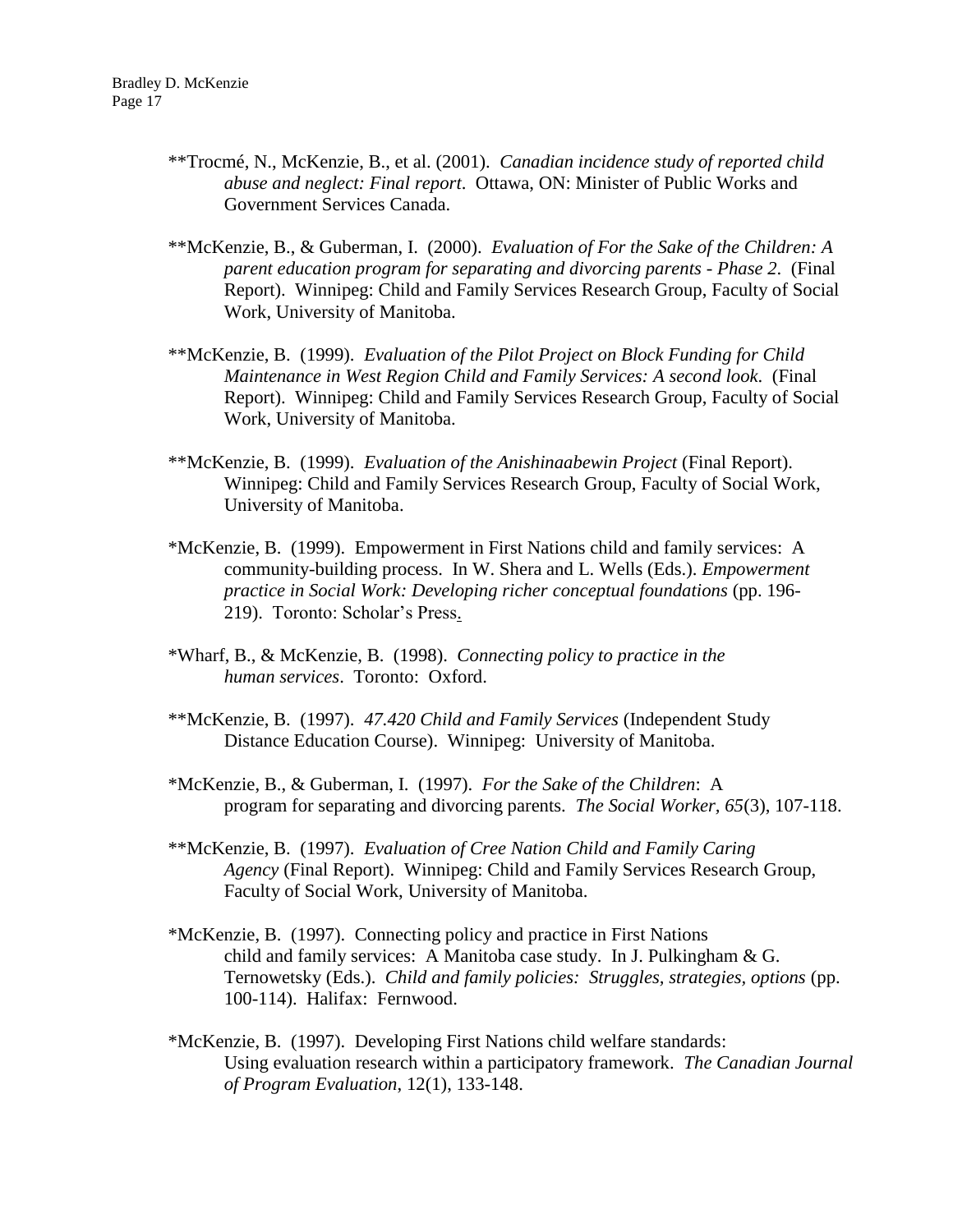- \*\*McKenzie, B., & Guberman, I. (1996). *Evaluation of For the Sake of the Children: A parent education program for separating and divorcing parents* (Final Report). Winnipeg: Manitoba Family Services.
- \*\*Frankel, H., McKenzie, B., Fuchs, D., Guberman, I., & Taylor-Henley, S. (1996). *An evaluation of the Family Aide and Family Support programs at Child and Family Services of Western Manitoba*. Winnipeg: Child and Family Services Research Group, Faculty of Social Work, University of Manitoba.
- \*Garrett, E., & McKenzie, B. (1995). Sibling abuse: An exploratory study. *The Social Worker*, *63*(3), 102-106.
- \*McKenzie, B., Seidl, E., & Bone, N. (1995). Child and family service standards in First Nations: Results from a participatory research project. *Child Welfare*, 74(3), 633- 653.
- \*\*McKenzie, B. (1995). *Aboriginal foster care in Canada: A policy review.* Report prepared for the Royal Commission on Aboriginal Peoples, Ottawa, ON.
- \*McKenzie, B., Seidl, E., & Bone, N. (1995). Child welfare standards in First Nations: A community-based study. In J. Hudson & B. Galaway (Eds.), *Canadian child welfare: Research and policy implications* (pp. 54-65). Toronto: Thompson Educational Publishing.
- McKenzie, B., & Young, D. (1994, August). *Manitoba healing resource centre for First Nations affected by residential schools*. Winnipeg: Manitoba Joint Committee on Residential Schools.
- \*\*McKenzie, B. (1994). *Evaluation of the Pilot Project on Block Funding for Child Maintenance: West Region Child and Family Services* (Final Report). Winnipeg: Child and Family Services Research Group, Faculty of Social Work, University of Manitoba.
- \*McKenzie, B. (Ed.) (1994). *Current perspectives in foster family care for children and youth*. Toronto: Wall & Emerson.
- \*McKenzie, B. (1994). Introduction: Current issues in foster family care. In B. McKenzie (Ed.), *Current perspectives in foster family care for children and youth* (pp.1-15). Toronto: Wall & Emerson.
- \*McKenzie, B. (1994). The development of a foster family care continuum in Manitoba: A policy critique. In B. McKenzie (Ed.), *Current perspectives in foster family care for children and youth* (pp. 59-73). Toronto: Wall & Emerson.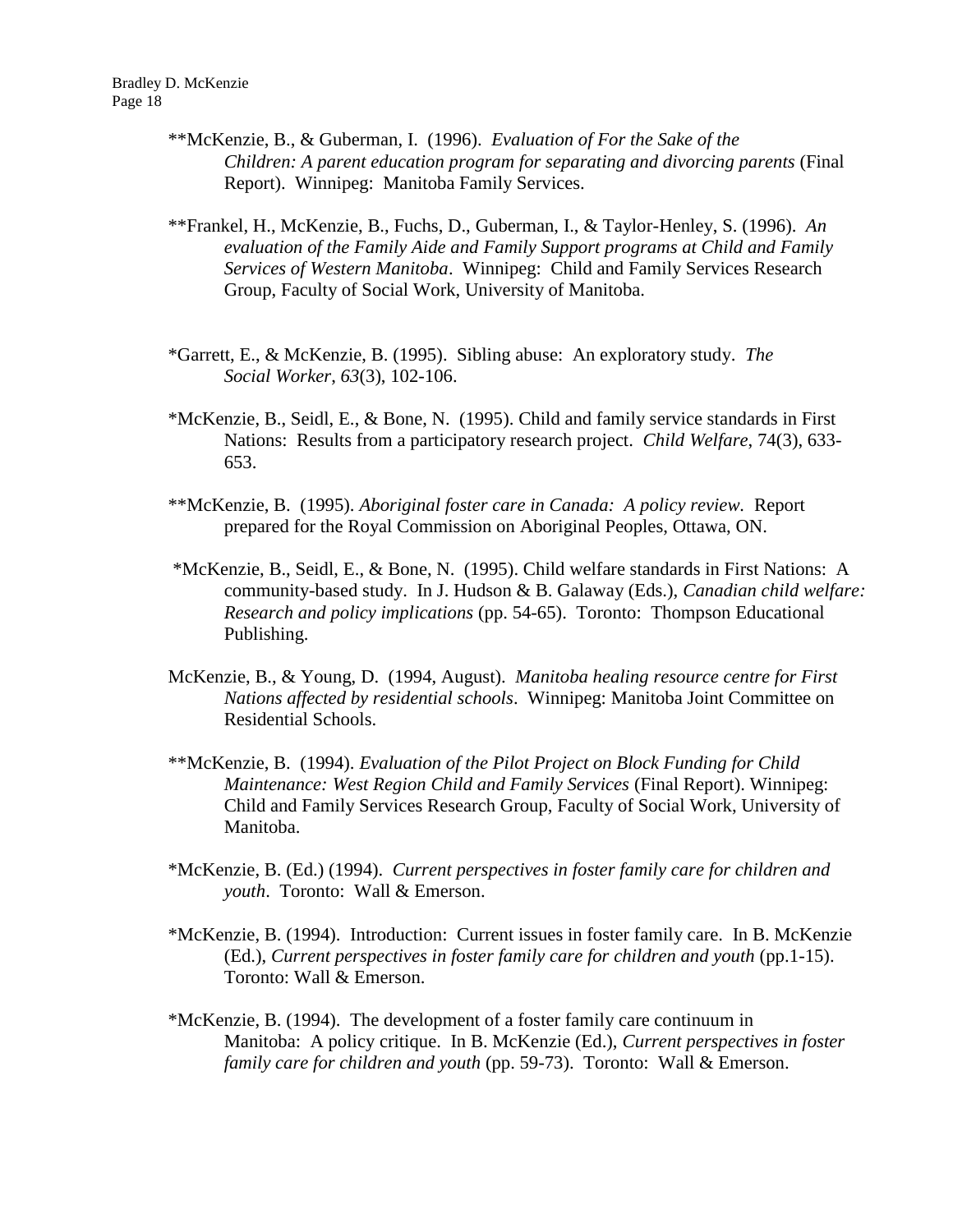- \*McKenzie, B. (1994). Decentralized social services: A critique of models of service delivery. In A. F. Johnson, S. McBride & P. J. Smith (Eds.), *Continuities and discontinuities: The political economy of social welfare and labour market policy in Canada* (pp. 97-109). Toronto: University of Toronto Press.
- \*McKenzie, B. (1993). Decentralization as a means to improve child welfare practice: Community-based services and the problem of street-level bureaucracy. In *Toward relevant and useful scholarship in a fragmented world*. *Proceedings of the Sixth National Symposium on Doctoral Research and Social Work Practice.* College of Social Work, Ohio State University, Colombus, OH.
- \*Morrissette, V., McKenzie, B., & Morrissette, L. (1993). Towards an Aboriginal model of social work practice: Cultural knowledge and traditional practices. *Canadian Social Work Review, 10*(1), 91-108.
- \*McKenzie, B., & Morrissette, L. (1993). Cultural empowerment and healing for Aboriginal youth in Winnipeg. In A. Mawhiney (Ed.). *Rebirth: Political, economic and social development in First Nations* (pp. 117-130). Toronto: Dundurn Press.
- \*McKenzie, B. (1992). Community-based child and family services in an urban setting: An examination of service delivery and the potential for prevention. In H. Otto  $\&$ S. Flösser (Eds.). *How to organize prevention* (pp. 173-187). New York: Walter de Gruyter.
- \*McKenzie, B. (1991). Decentralization in Winnipeg: Assessing the effects of community-based child welfare services. *Canadian Review of Social Policy*, 27, 57-66.
- McKenzie, B. (1991). Review of D. Moxley (1989). *The practice of case management*. In *Canadian Social Work Review*, 8(1), 130-131.
- McKenzie, B. (1990). *External review of Family Service/Single Parent Program: Child and Family Services of Central Manitoba*. Winnipeg: Author.
- McKenzie, B. (1990). *External review of Child Abuse and Protection Program: Child and Family Services of Central Manitoba*. Winnipeg: Author.
- \*\*Hudson, P., & McKenzie, B. (1990). *NSWK 4216: Programmes and issues in Native social work practice*. (Distance Education Course). Sudbury: Laurentian University Native Human Services Program.
- McKenzie, B., & Kaminski, L. (1990). *Report on proceedings: Multidisciplinary workshop on historical research concerning children and youth in Canada.* Winnipeg: Child and Family Services Research Group, Faculty of Social Work, University of Manitoba.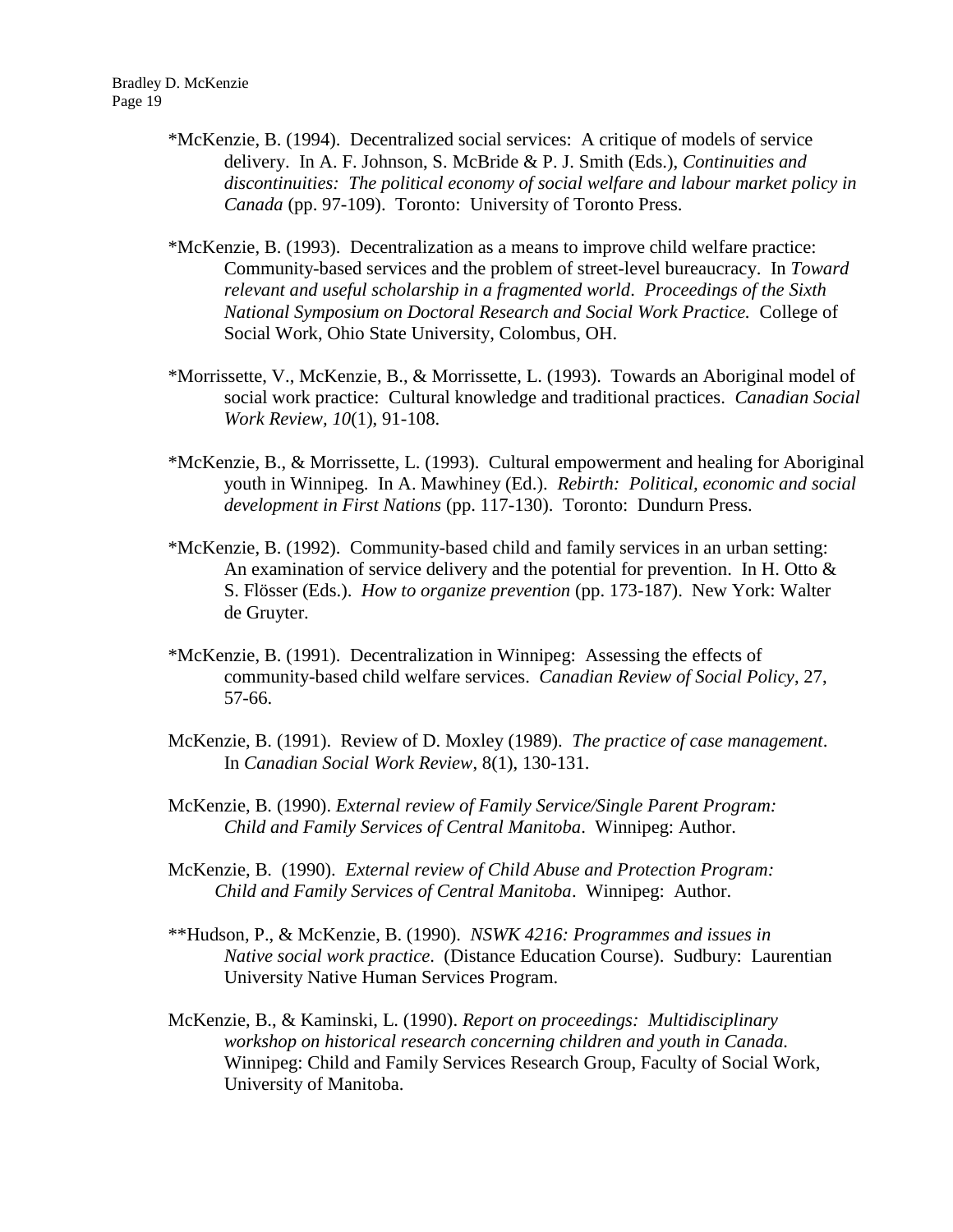- \*McKenzie, B. (1989). Decentralizing child welfare: An assessment of service impact, costs and the morale of staff. In J. Hudson & B. Galaway (Eds.). *The state as parent* (pp. 63-81). Dordrecht, Netherlands: Kluwer Academic Publishers.
- \*\*McKenzie, B. (Principal Author), Kristjanson, K., & Penner, A. (1989). *The regionalization of child and family services in Winnipeg: Trends in service demand, resources and effects on service providers - 1985/86 to 1987/88*. Winnipeg: Child and Family Services Research Group, School of Social Work, University of Manitoba. (Ten separate agency profile reports also completed in connection with this project.)
- Campbell, L., & McKenzie, B. (1989). *The Project Opikihiwawin Experience: Addressing the demands for accountability*. (Child and Family Study Series #05929). Winnipeg: Child and Family Services Research Group.
- \*McKenzie, B., & Mitchinson, K. (1989). Social work education for empowerment: The Manitoba experience. *Canadian Social Work Review, 6*(1), 112-125.
- McKenzie, B. (1989). *Decentralizing child welfare: An assessment of service impact, costs and the morale of staff*. (Child and Family Series #04927). Winnipeg: Child and Family Services Research Group.
- \*McKenzie B. (1989). Child welfare: New models of service delivery in Canada's Native communities. *Human Services in the Rural Environment, 12*(3), 6-11.
- McKenzie, B. (1989). *The effects of community-based child and family services: An implementation case study* (Child and Family Study Series #09934). Winnipeg: Child and Family Services Research Group.
- McKenzie, B. (1988). Review of B. Carnoil (1987). Case critical: The dilemma of social work in Canada. In *Canadian Social Work Review, 5*, 355-56.
- \*Campbell, L., & McKenzie, B. (1988). *Program review of Project Opikihiwawin.* Winnipeg: Child and Family Services Research Group, School of Social Work, University of Manitoba.
- \*McKenzie, B., & Campbell, J. (1987). Race, socioeconomic status, and the subjective well-being of older Americans. *International Journal of Aging and Human Development*, *25*(1), 43-61.
- McKenzie B. (1987). *Decentralizing child welfare services: Policy implementation and the role of the street-level bureaucrat* (Child and Family Study Series #0474). Winnipeg: Child and Family Services Research Group.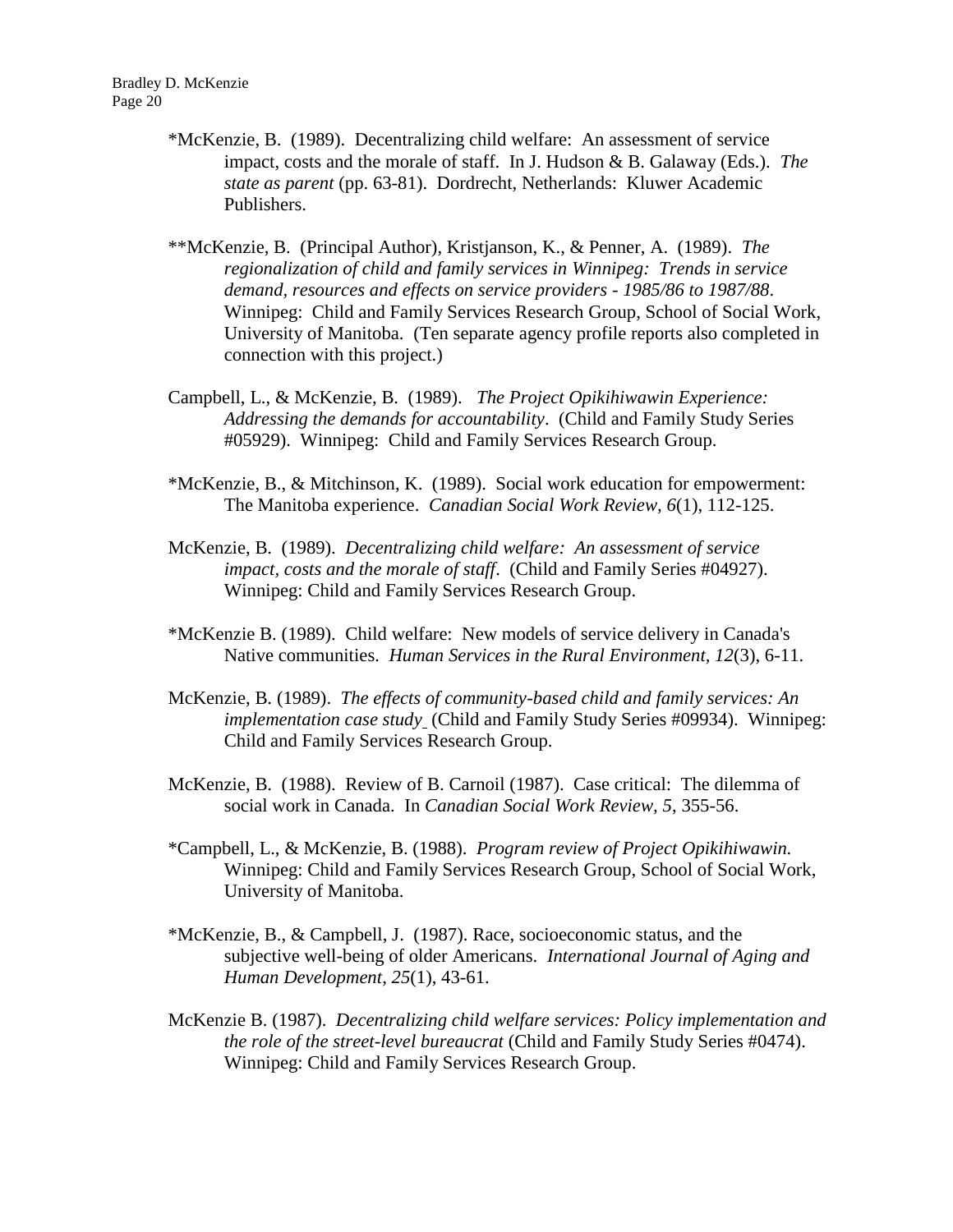- \*McKenzie, B., & Hudson, P. (1985). Native children, child welfare, and the colonization of Native people. In K.L. Levitt & B. Wharf (Eds.). *The challenge of child welfare* (pp. 125-141). Vancouver: University of British Columbia Press.
- \*McKenzie, B. (1985). Social work practice with Native people. In S.A. Yelaja (Ed.), *An introduction to social work practice in Canada* (pp. 272-288). Scarborough: Prentice-Hall.
- \*\*Hudson, P., & McKenzie, B. (1984). Evaluation of Dakota Ojibway Child and Family Services. (Final Report). Winnipeg: School of Social Work, University of Manitoba.
- \*\*McKenzie, B., & Hudson, P. (1984). An evaluation of the Kenora Native Prevention Program. Winnipeg: School of Social Work, University of Manitoba.
- \*Hudson, P., & McKenzie, B. (1981). Child Welfare and Native people: The extension of colonialism. The Social Worker, 49(2), 63-66, 87-88.
- \*McKenzie, B., & Hudson, P. (1980). A practicum model for developing collective practice in social work. Canadian Journal of Social Work Education, 6(2/3), 129-135.
- McKenzie, B. (1980). Suggests no alternatives. Book review of D. Walker, The Winnipeg dream in Perception, 4(4).
- McKenzie, B., & Turner, J. (1980). Book review of J. Manis, Openness in social work field instruction: Stance and form guidelines in Canadian Journal of Social Work Education, 6(2).
- McKenzie, B.D., Ball, B., Hochbaum, M., & Schmidt, G. (1979). An organizational evaluation of the Manitoba League of the Physically Handicapped. Winnipeg: School of Social Work, University of Manitoba.
- \*\*McKenzie, B.D. (Principal Author), Penning, Y., Hiebert, L., & Check, J. (1978). Thompson and cutbacks: A social impact assessment. Winnipeg: School of Social Work, University of Manitoba.
- \*\*Ryant, J.C., McKenzie, B.D., Belford, J., Zipursky, G. & Neufelt, H. (1975). Child Welfare in Manitoba: A review of policies, programs and services. Winnipeg: Government of Manitoba.

\*Books, refereed articles or book chapters.

\*\*Major evaluation research reports or distance education manual.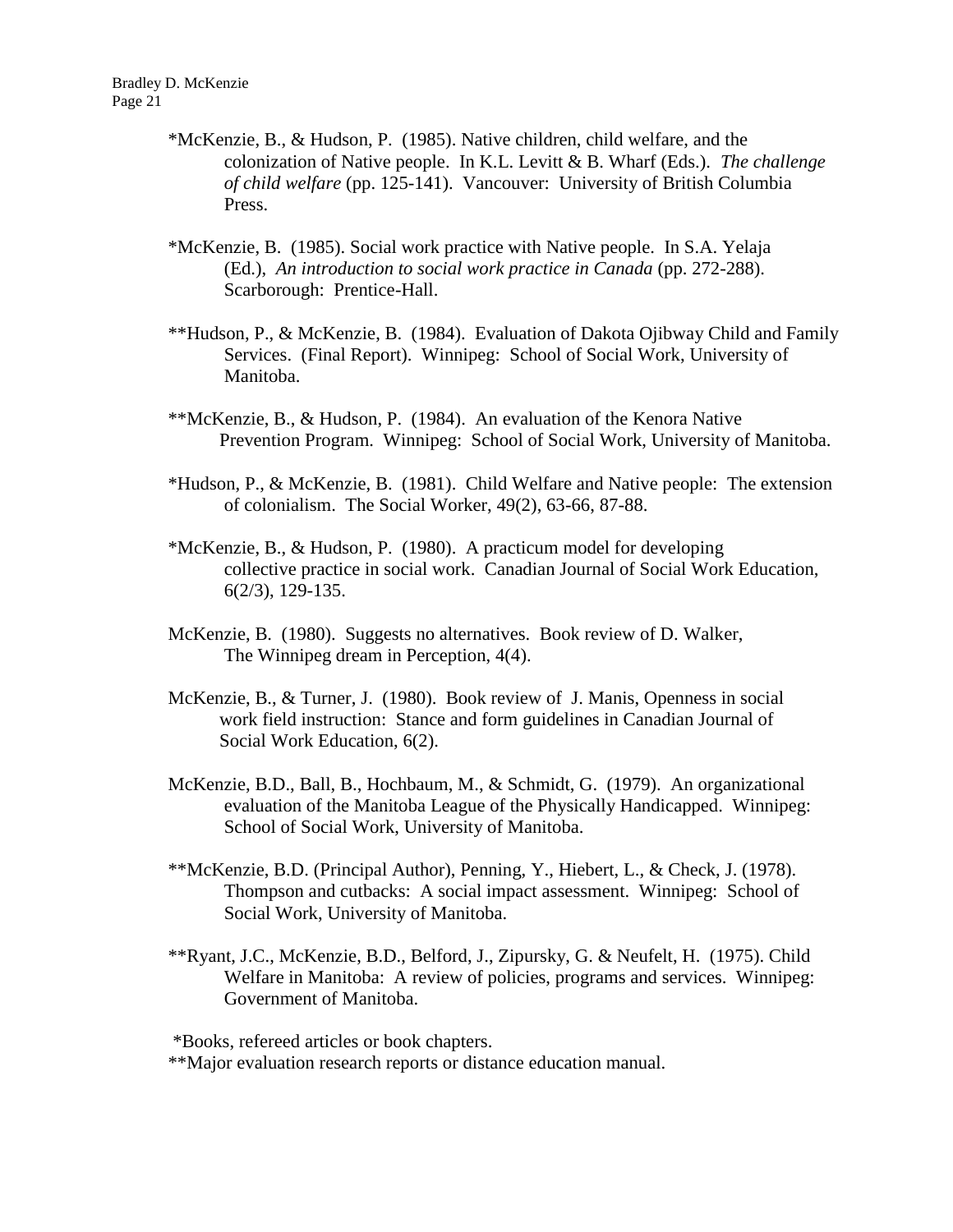#### **CONFERENCE PAPERS, MINOR REPORTS, AND NON-REFEREED PUBLICATIONS**

- McKenzie, B. (2012, November). *Connecting differential response to capacity building for the delivery of child welfare services.* Presentation at 7<sup>th</sup> Annual Conference on Differential Response in Child Welfare. Henderson, NV: Kempe Center for the Prevention of Child Abuse and Neglect.
- McKenzie, B. (2011, April). *Building capacity for organizational change to achieve a family focused model of child welfare: A Canadian case study*. Presentation at the International Conference on Child Welfare and Support to Troubled Families, Cardinal Stefan Wyszynski University, Warsaw, Poland.
- Rodgers, J., & McKenzie, B. (2010, November). *Building capacity for implementing and sustaining a system-wide model of differential response*. Presentation to American Humane's Fifth Annual Conference on Differential Response: The Child Welfare Continuum, Annaheim, CA.
- McKenzie, B. (2010, June). *Poverty and poverty reduction in Canada with special attention to Aboriginal Canadians.* Presentation to International Week Conference on Poverty and Poverty Reduction Strategies, Erfurt University, Germany.
- McKenzie, B., & Lundy, C. (2009, November). *Report on re-accreditation site visit, BSW Program, University of Calgary.* Ottawa: Canadian Association for Social Work Education.
- McKenzie, B., & Shangreaux, C. (2009, October). *From child protection to community caring in First Nations child and family services*. Presentation to Prairie Child Welfare Consortium 5<sup>th</sup> Biannual Conference, Winnipeg, MB.
- McKenzie, B. (2009, April). *Family focused strategies for social work with children an youth at risk.* Plenary presentation to Conference on Children and Youth at Risk, Cardinal Wyszynski University, Warsaw, Poland.
- McKenzie, B., & Williamson, D. (2009, February). Academic Review Bachelor of Arts. Human Services Program, Athabasca University, Edmonton, AB: Athabasca University
- McKenzie, B. (2008, December). *Reader's report, BSW Program, University of British Columbia – Okanagan.* Ottawa: Canadian Association for Social Work Education.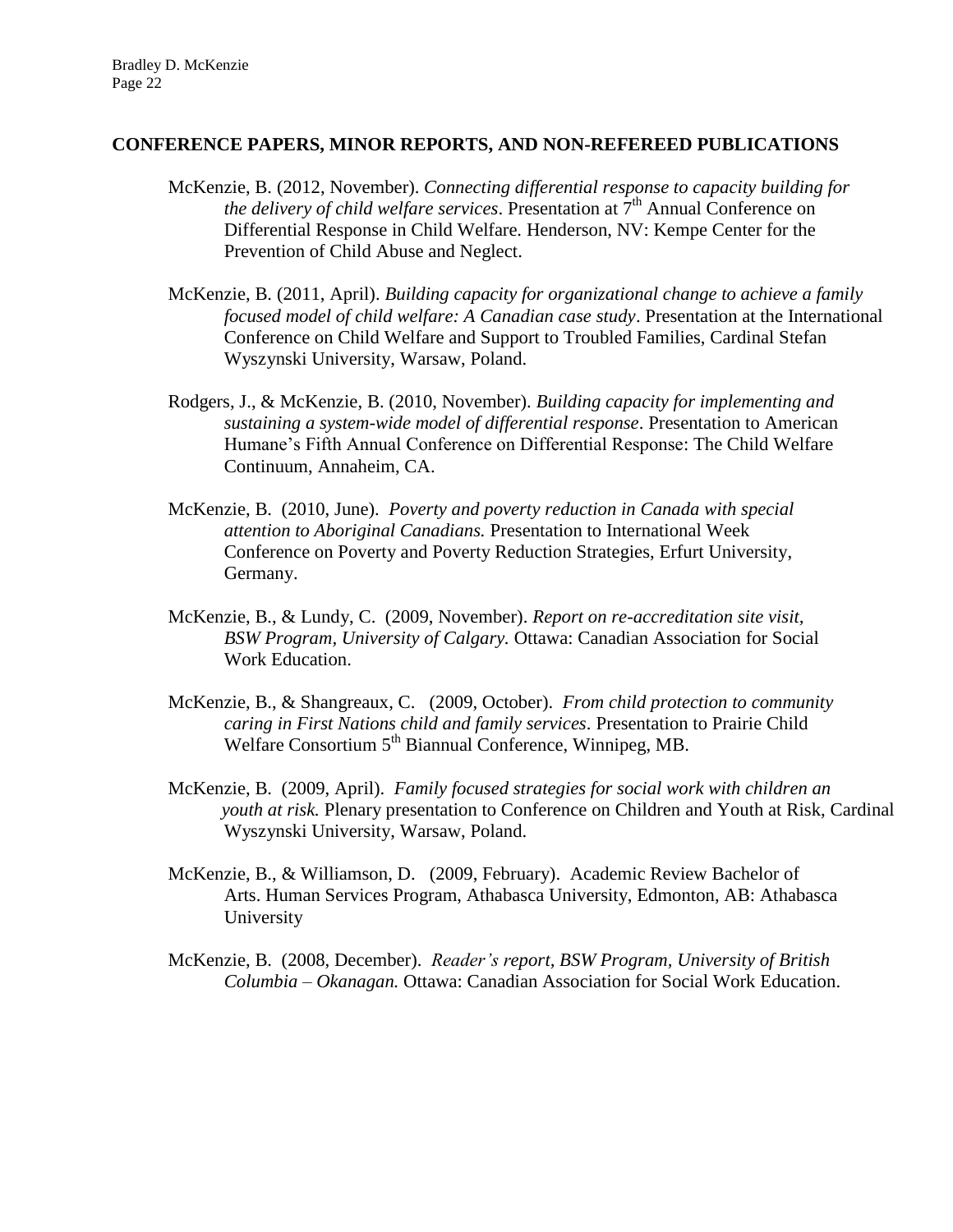- McKenzie, B. (2008, April). *Differential response in child welfare in North America: From child protection to family services*. (Keynote Address). International Conference on Services to Children and Families in Crisis, John Paul II Catholic University of Lublin, Stalowa Wola, Poland. (Published in Conference Proceedings and presented to child welfare staff, Social Services Department, Lviv,Ukraine, and students and Faculty of Humanities, National Aviation University, Kyiv, Ukraine as well).
- Carroll, W., Satzewich, V., & McKenzie, B. (2008, February). *Department of Sociology, University of Manitoba Graduate Program Review*. Winnipeg: University of Manitoba.
- McKenzie, B., & Sammon, S. (2008, January). *Re-accreditation site visit report: BSW Program, School of Social Work, University of British Columbia-Vancouver.* Ottawa: Canadian Association for Social Work Education.
- McKenzie, B. (2007, November). *Re-accreditation site visit report: MSW Program School of Social Work, University of British Columbia-Okanagan*. Ottawa: Canadian Association of Schools of Social Work.
- McKenzie, B. (2007, June). *From conflict to collaboration in family law: Implications from the Canadian experience*. Presentation to International Conference on Conflict Resolution, Lviv, Ukraine.
- McKenzie, B. (2007, August). *From child protection to community caring in First Nations child and family services in Canada*. Presentation to Research Forums in Four Universities in Finland.
- McKenzie, B., & Deslauriers, J. P. (2007, March). *Re-accreditation site visit report: BSW Program Department of Social Work, St. Thomas University*. Ottawa: Canadian Association of Schools of Social Work.
- McKenzie, B., & Westhues, A. (2006, December). *Re-accreditation site visit report: BSW Program, Renison College, University of Waterloo*. Ottawa: Canadian Association of Schools of Social Work.
- McKenzie, B., & Shangreaux, C. (2006). *From child protection to community caring in First Nations child and family services*. Presentation at World Forum on Child Welfare, Vancouver, BC, November 22.
- McKenzie, B. (2005). *Child protection and family support: A cross national review.*  Paper presented to  $6<sup>th</sup>$  National Child Welfare Symposium, Montreal, QC, May 26-27.
- McKenzie, B. (2005). *Policy and practice in Aboriginal child welfare in Canada*. Invitational lecture sponsored by Griffith University, Brisbane, Australia, April 13.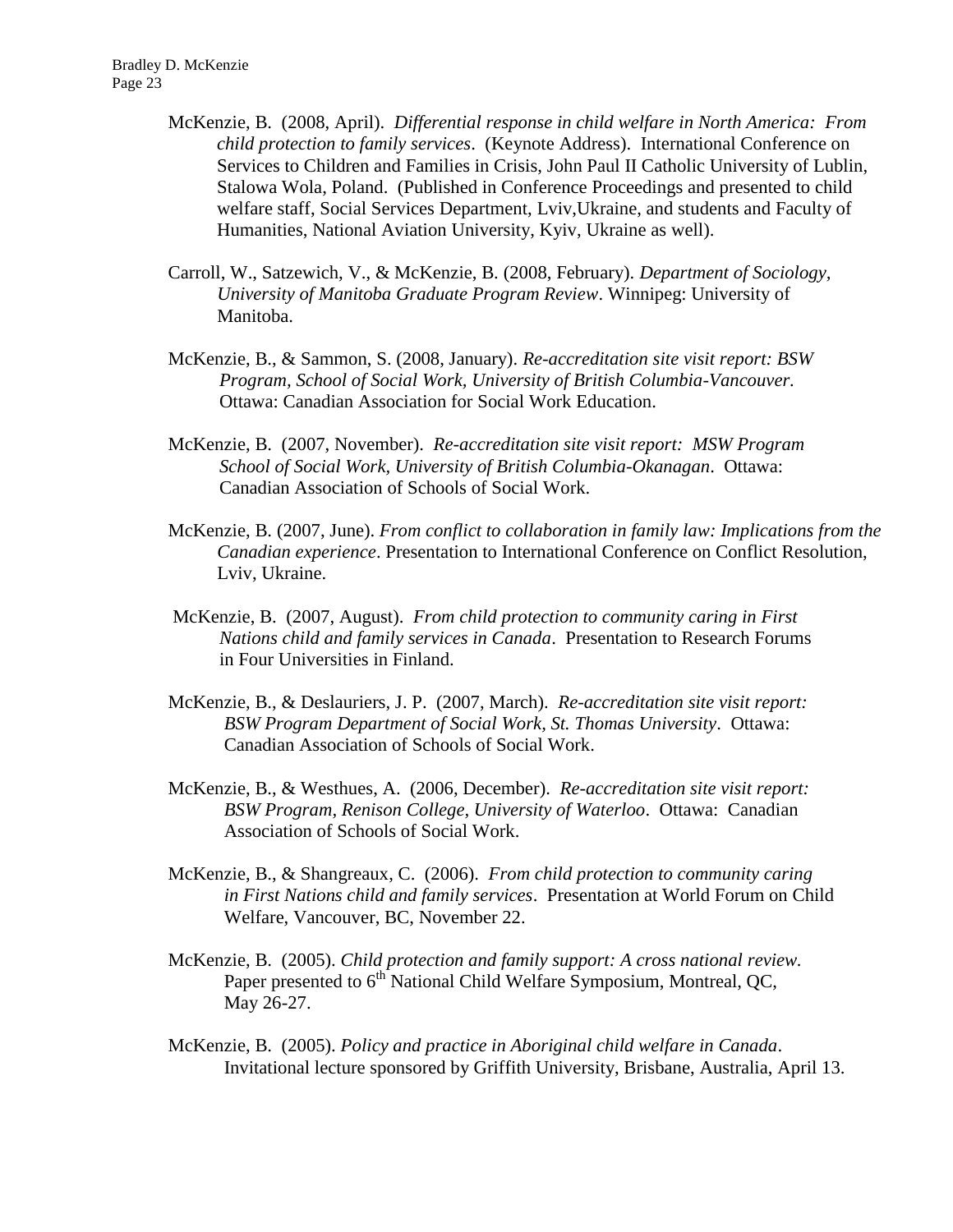- McKenzie, B. (2005). *Aboriginal child welfare: A Canadian perspective*. Seminar presentation to South Australia Association of Social Workers, Adelaide, Australia, March 22.
- McKenzie, B. (2005). *Self-determination and Aboriginal child welfare in Canada*. Invitational presentation to workshop sponsored by Secretariat of National Aboriginal and Islander Child Care Association. Melbourne, Australia, March 7.
- McKenzie, B. (2005). *Policy and practice in Aboriginal child welfare in Canada*. Presentation to School of Social Work and Policy Studies, University of Sydney, Sydney, Australia, February 24.
- McKenzie, B. (2005). *Aboriginal child welfare in Canada: Are there implications for Australia*? Keynote lecture sponsored by Aboriginal Child, Family and Community Care Secretariat, Government of New South Wales, Sydney, Australia, February 22.
- McKenzie, B. (2004). *Three models of child welfare: Child protection, family support and community caring*. Presentation to Barnardos Scotland, Edinburgh, Scotland, September 27.
- McKenzie, B., & Rudy, D. (2004). *The Reforming Social Services: Canada-Ukraine Project*. Presentation to Canadian Association of Slavists Annual Conference, Winnipeg, MB, June 1.
- McKenzie, B., & Rudy, D. (2004). *Promoting social development in Ukraine*. Presentation to International Social Work Symposium, Winnipeg, MB, May 30.
- Kufeldt, K., & McKenzie, B. (2003). *Connecting research, policy, and practice in evidence-based child welfare: Canadian perspectives.* Paper presented to 5<sup>th</sup> National Congress, British Association for the Study and Prevention of Child Abuse and Neglect, York University, York, UK, July, 2003.
- Kufeldt, K., & McKenzie, B. (2003). *Child welfare in Canada: Current strengths and deficiencies in policy and practice and their implications for the development of children*. Paper presented at Canadian Social Welfare Policy Conference, University of Ottawa, Ottawa, June, 2003.
- Kufeldt, K., & McKenzie, B. (2003). *Critical issues for child welfare practice: Lessons from research*. Paper presented at Newfoundland/Labrador Conference of Registered Social Workers, Stephenville, NL, June, 2003.
- McKenzie, B. (2003). *Major concepts and models in social work education*. Plenary address at Conference on Models of Professional Training in the Development of Social Work in Ukraine, Lviv, Ukraine, March, 2003.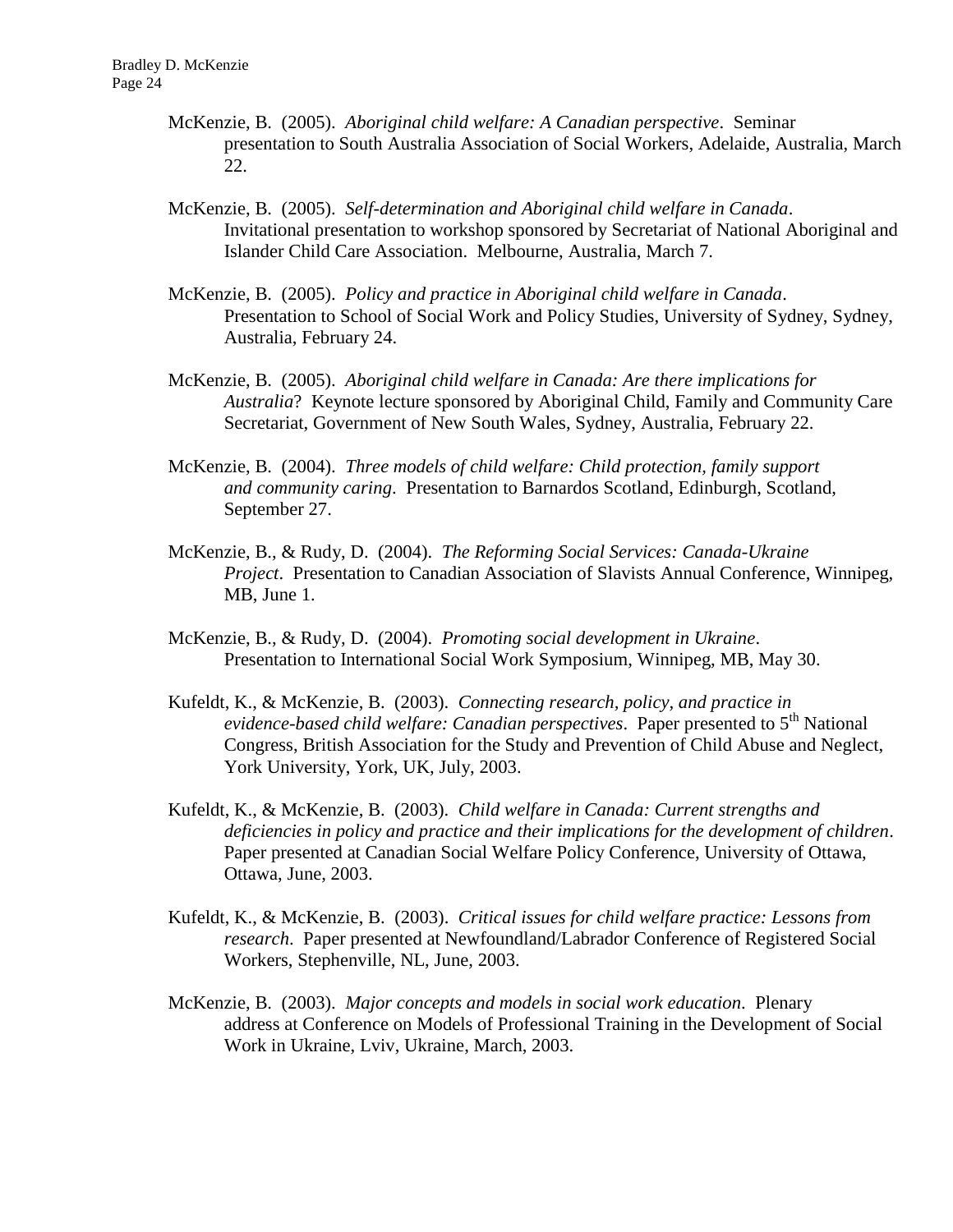- McKenzie, B. (2002). *Towards effective social work practice in Ukraine: Opportunities and challenges for social work education*. Paper presented at Conference on Social Work in Ukraine at the beginning of the  $21<sup>st</sup>$  Century: Problems of Theory and Practice, Kyiv, Ukraine, October, 2002.
- McKenzie, B. (2002). *Key issues in social work education and implications for Ukraine*. Keynote address at Conference on Reforming Social Services in Ukraine: Contemporary Issues and Future Prospects, Lviv, Ukraine, June, 2002.
- Hayduk, N., Rudy, D., & McKenzie, B. (2002). *Partnerships for social development in Eastern Europe: A Canada-Ukraine initiative in social work education*. Paper presented at Conference for the International Association of Schools of Social Work, Montpellier, France, July, 2002.
- McKenzie, B. (2002). *Reforming Social Services: Canada-Ukraine Project - A social development partnership on social work and disability services*. Paper presented at Conference on Community Development, Lviv, Ukraine, May, 2002.
- Hudson, P., & McKenzie, B. (2001, June). *Aboriginal child welfare, policy in Manitoba: Progressive policy change or Pandora's box?* Paper presented in to 10<sup>th</sup> Biennial Conference on Canadian Social Policy, Calgary, AB.
- Bacon, B., & McKenzie, B. (2001). Best practices in parent information and education programs after separation and divorce. *Resolv*e (Summer), 1, 7-9.
- McKenzie, B., & Flette, E. (2000, October). *Community building through block funding in Aboriginal child and family services*. Paper presented at National Research, Policy and Practice Symposium (Child Welfare 2000: *The State of the Art and Directions for the Future*), Cornwall, ON. (Other roles included chairperson for one of the panels and responsibility (with Kathleen Kufeldt) for Conference Summary and Wrap-Up.)
- Katz, F. L., McKenzie, B., Schellenberg, D., & Spratt-Goodmundson, C. (2000, October). *The Comprehensive Co-Mediation and Mediation Internship Pilot Project*. Presentation to 14<sup>th</sup> Annual National Conference, Family Mediation Canada, Ottawa, ON.
- McKenzie, B., & Bacon, B. (2000, October). *Results from the national study on best practice in parent education after separation or divorce.* Presentation to 14<sup>th</sup> Annual National Conference, Family Mediation Canada, Ottawa, ON.
- Bacon, B., & McKenzie, B. (2000). Post-separation conflict and family violence: Preliminary data from a multi-site comparative study. *AFCC Newsletter, 19*(3), 8.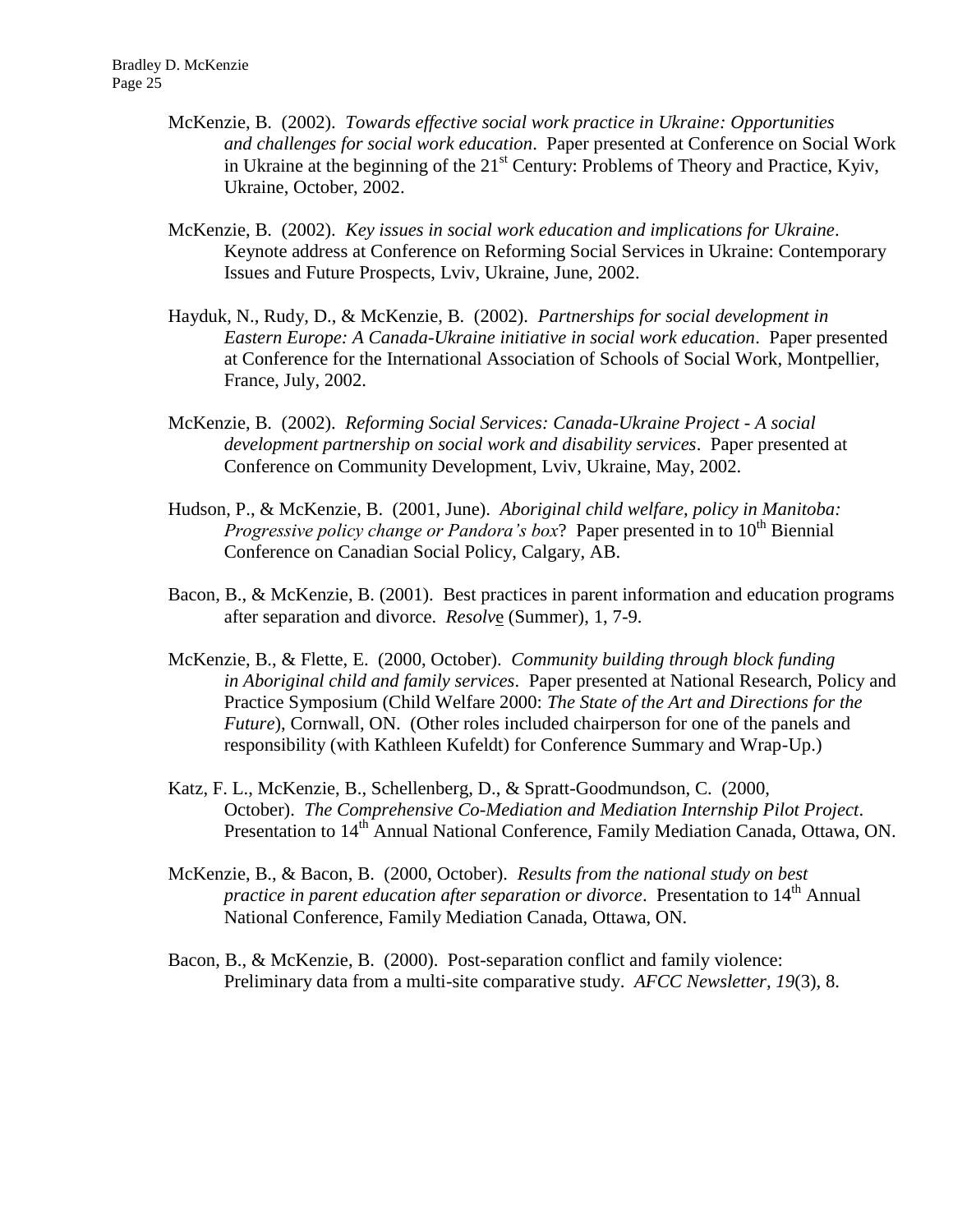- McKenzie, B., Rudy, D., & Hayduk, N. (2000, July). *Reforming social services through social work education: A partnership project between Canada and Ukraine*. Paper presented at the Joint Conference of the International Federation of Social Workers and the International Association of Schools of Social Work, Montreal, PQ (published on the web in Conference Proceedings).
- McKenzie, B. (2000, July). *Evaluation of Comprehensive Co-Mediation and Mediation Internship Project* (Interim Report to Manitoba Justice and Justice Canada). Winnipeg: Child and Family Services Research Group, Faculty of Social Work, University of Manitoba.
- McKenzie, B., & Bacon, B. (1999, October). *Best practice in parent education after separation or divorce.* Presentation to 13<sup>th</sup> Annual National Conference, Family Mediation Canada, Toronto, ON.
- McKenzie, B. (1999). Challenges in developing outcome measures in child welfare. In *The first Canadian roundtable on child welfare outcomes* (Proceedings) (pp.132-139). Toronto: Bell Canada Child Welfare Research Unit, Faculty of Social Work, University of Toronto.
- McKenzie, B. (1999, February). *International social work education in Eastern Europe: Manitoba initiatives*. Paper presented to Conference on Sweeping Changes in Social Work Education, University of Calgary, Calgary, AB.
- McKenzie, B. (1998, May). *Developing community-based child welfare services in First Nations in Canada*. Paper presented to Conference on Child Rights and Care of Children in the Community. Kyiv, Ukraine.
- McKenzie, B. (1998, March). *Challenges in developing outcome measures in child welfare*. Invited presentation to First Canadian Roundtable on Child Welfare Outcomes, Toronto, ON.
- McKenzie, B. (1997, September). *Empowerment in First Nations child and family services: A community building process*. Paper presented to Conference on Empowerment Practice on Social Work, Faculty of Social Work, University of Toronto, Toronto.
- McKenzie, B. (1997, June). *Supporting parental programs that work* (Panel Member, Pre-Congress Workshop). San Francisco, CA: Second World Congress on Family Law and the Rights of Children and Youth.
- McKenzie, B., & Guberman, I. (1997). *For the Sake of the Children* –Manitoba's pilot project on parent education: Results from an evaluation of an educational program for separating and divorcing parents. *Resolve, 10*(2), 14-17.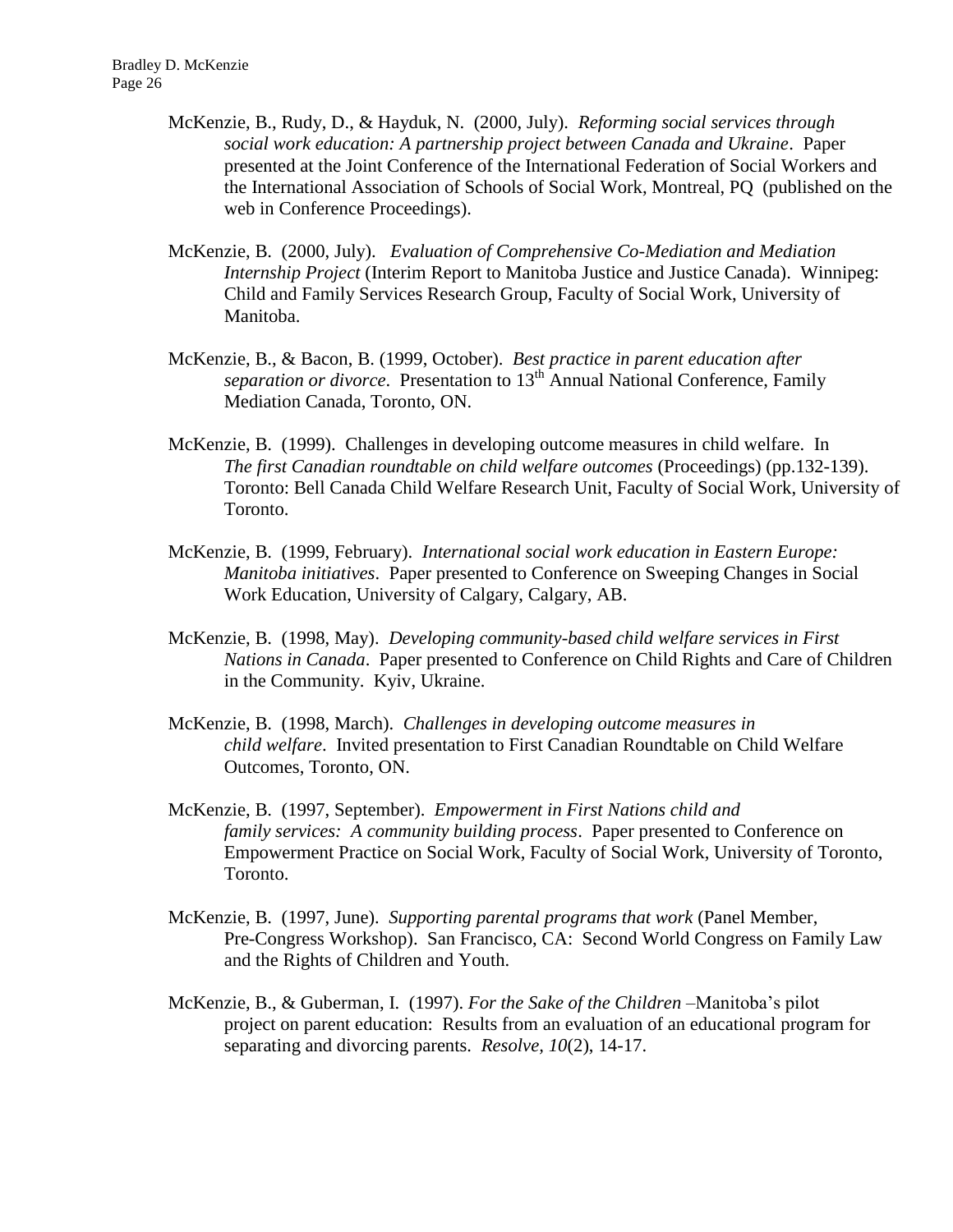- McKenzie, B. (1997). Building a model for community-based, holistic child and family services in First Nations communities. *Canada's Children*, *4*(1), 14-17.
- McKenzie, B. (1996, October). *For the Sake of the Children: A parent education program for separating and divorcing parents*. Presentation to Family Mediation Canada Conference, Winnipeg, Manitoba.
- McKenzie, B. (1996, May). *Developing First Nations child welfare standards: Using evaluation research within a participatory framework*. Paper presented to Canadian Evaluation Society Annual Conference, Winnipeg, Manitoba.
- McKenzie, B. (1995, October). *Developing child welfare services to empower families and communities*. Paper presented to North American Conference on the Family, Winnipeg, Manitoba.
- McKenzie, B., & Zurawsky, A. (1995, July). *Social work and social welfare in Ukraine: Current realities and future challenges*. Paper presented to Conference on International Social Welfare in a Changing World, Calgary, AB.
- McKenzie, B. (1995, June). *Connecting policy and practice in First Nations child and family services: A Manitoba case study.* Paper presented to 7<sup>th</sup> Conference on Canadian Social Welfare Policy, Vancouver, B.C.
- McKenzie, B. (1995, May). *Evaluating policy implementation in child welfare: The Manitoba experience*. Invitational address to Symposium on Implementation Research in Child Welfare, Victoria, B.C.
- McKenzie, B. (1994, May). *Child welfare standards in First Nations: A community-based study*. Paper presented to National Research and Policy Symposium on Child Welfare, Kananaskis, Alberta.
- McKenzie, B. (1993, October) *Adolescents at risk: Searching for answers* (Panel Chair and Presenter). Manitoba School Counsellors Special Area Conference, Winnipeg, Manitoba.
- McKenzie, B. (1993). Children at risk: The Manitoba report card. *Manitoba Coalition on Children's Rights Newsletter*, September/October, p. 5-6.
- McKenzie, B. (1993, September). *Vulnerable children in a time of restraint: The Manitoba context*. Paper presented to Social Work and Mental Health Conference, Vancouver, B.C.
- McKenzie, B., & Morrissette, V. (1993, June). *Aboriginal child and family services in Manitoba: Implementation issues and the development of culturally appropriate services*. Paper presented to 6th Biennial Conference on Social Welfare Policy, St. John's, Newfoundland.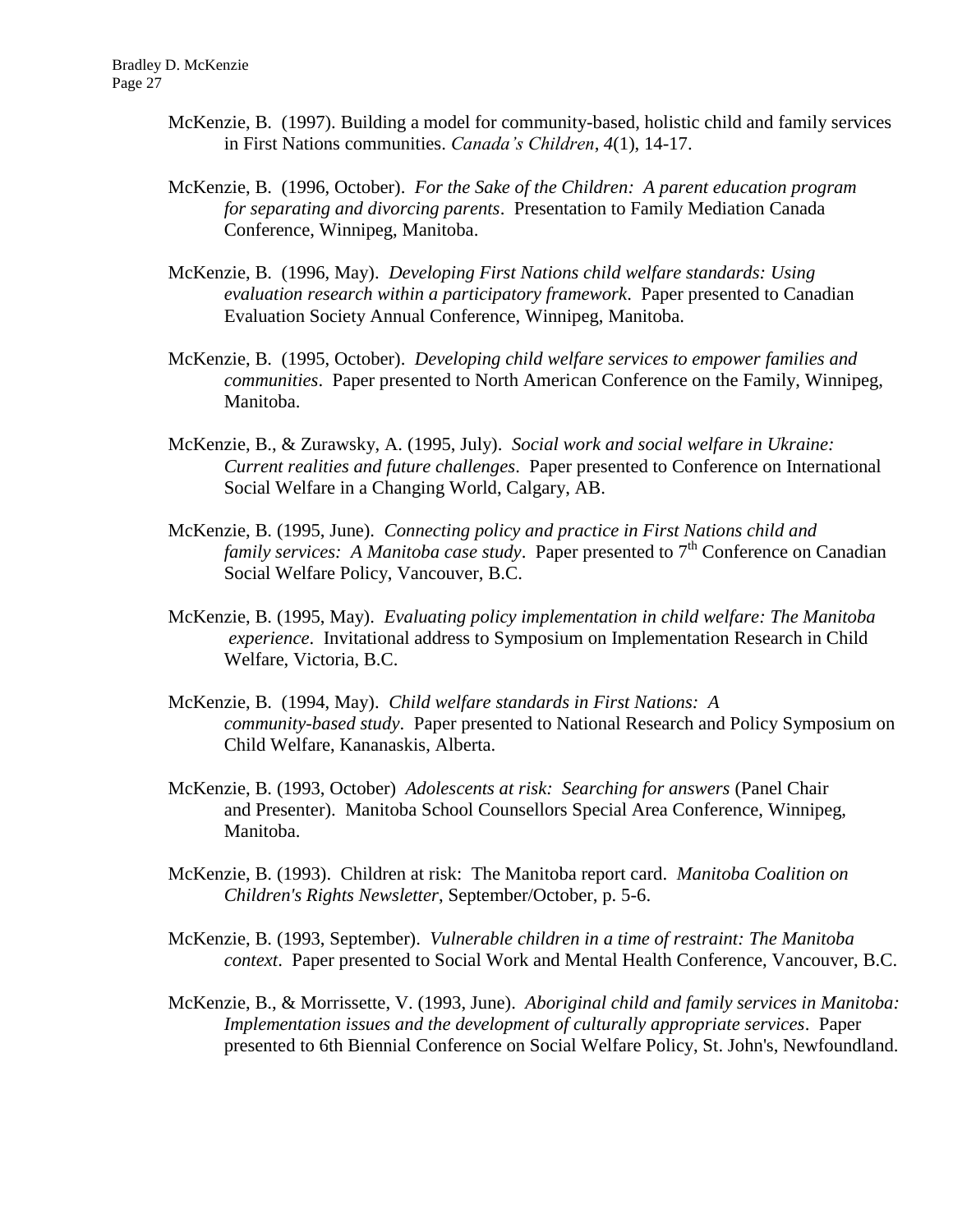- McKenzie, B. (1993, January). *Decentralization as a means to improve child welfare practice: Community-based services and the problem of street level bureaucracy*. Paper presented to Sixth National Symposium on Doctoral Research and Social Work Practice, College of Social Work, Ohio State University, Columbus, OH. (Published in Proceedings).
- McKenzie, B. (1992, November). *Foster family care in Manitoba: New demands and the politics of change*. Paper presented to Inter-University Center for Post Graduate Studies Course on Social Work Theory and Practice: Foster Family Care as an Alternative to Institutional Care, Budapest, Hungary.
- Morrissette, V., McKenzie, B. & Morrissette, L. (1992, June). *Cultural knowledge and traditional practices: An empowerment-based model for Aboriginal social work practice*. Paper presented to Canadian Association of Schools of Social Work Annual Conference, Charlottetown, PEI.
- McKenzie, B., & Morrissette, L. (1992, January). *Cultural knowledge and traditions: A means to empowerment in programs for Aboriginal youth.* Paper presented to Institute of Northern Ontario Research and Development Conference, Laurentian University, Sudbury, Ontario.
- McKenzie, B. (1991, August). *Community-based child and family services: A critique of models of service delivery*. Paper presented to 5th Conference on Social Welfare Policy, Lennoxville, Quebec.
- McKenzie, B. (1991, June). *Decentralization in Canada and England: Assessing the impact of community-based child and family services*. Paper presented to International Conference on The Welfare State: Transition from Central Planning to Market Approaches, Budapest, Hungary.
- McKenzie, B. (1991, April). *Decentralization: Trends in service, workloads and expenditures, April, 1985 to March, 1990*. Unpublished report for Manitoba Association of Child and Family Service Agencies.
- McKenzie, B., Falconer, P. & Morrissette, V. (1991, February). *Background planning and concept paper and Proposal for investigation and action into abuse in residential schools*. Unpublished Reports for Assembly of Manitoba Chiefs, Winnipeg, MB.
- McKenzie, B. (1990, April). *The regionalization of child and family services in Winnipeg.* Paper presented to 6th International Symposium, Center for Interdisciplinary Research, University of Bielefeld, Bielefeld, West Germany.
- McKenzie, B. (1989, November). *Decentralizing child and family services: Service outcomes and the impact on staff*. Paper presented at Western Regional Conference, Child Welfare League of America, Scottsdale, Arizona.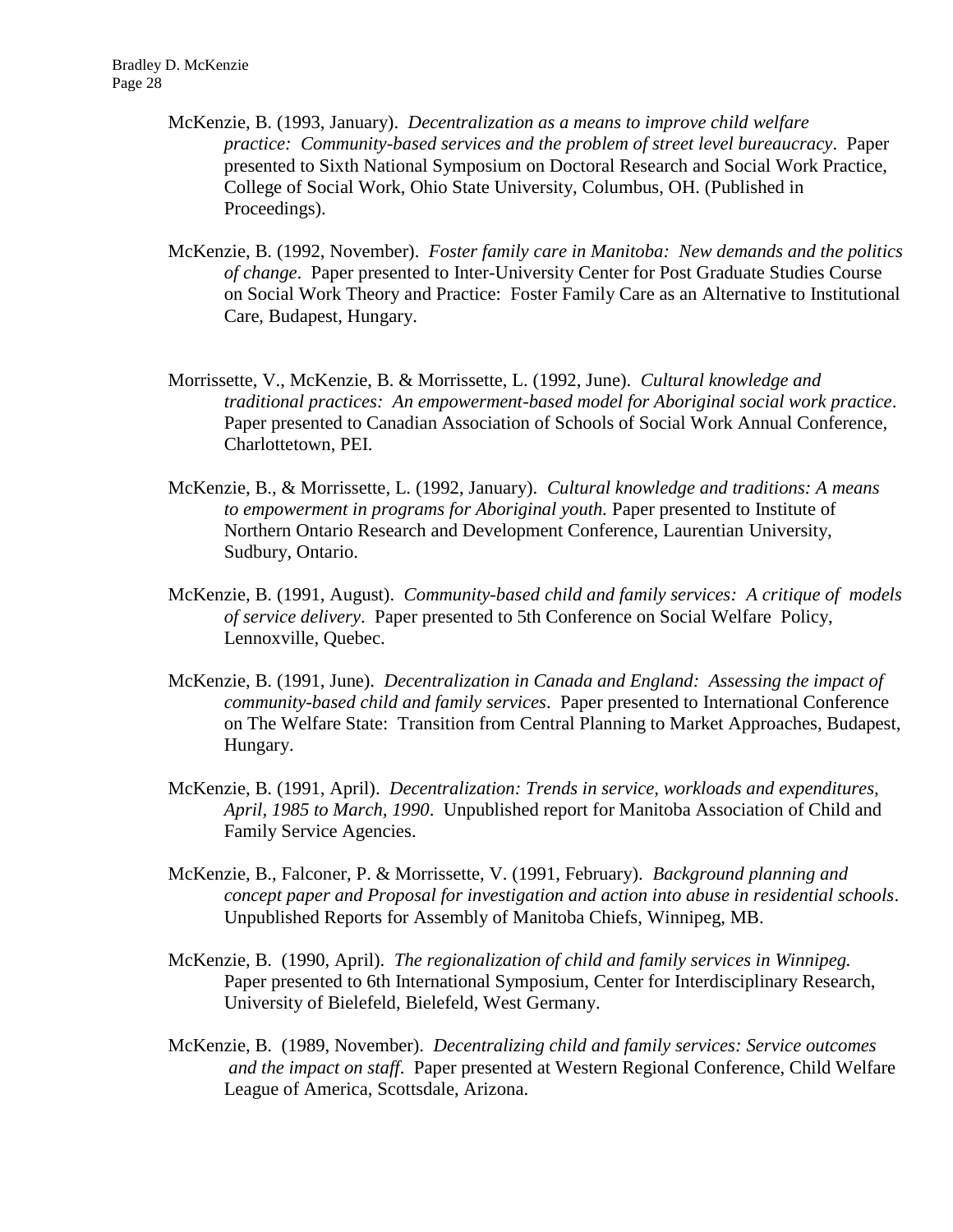- McKenzie, B. (1989, October). *Decentralizing child welfare services in Manitoba: An assessment of policy implementation and service impacts.* Paper presented at 4<sup>th</sup> National Conference on Social Welfare Policy, Toronto, ON.
- Campbell, L., & McKenzie, B. (1989, May). *The Project Opikihiwawin experience: Addressing the demands for accountability*. Paper presented at the Annual Canadian Evaluation Society Conference, Fredericton, NB.
- McKenzie, B. (1989, February). *Decentralizing child welfare services: An assessment of service impact, costs and the morale of staff*. Paper presented to NATO Advanced Workshop on State Intervention on Behalf of Children and Youth, Acquafredda, Italy.
- McKenzie, B. (1988, July). *Social Work education for empowerment: A Canadian case study.* Paper presented to 24<sup>th</sup> International Congress of Schools of Social Work, Vienna, Austria.
- McKenzie, B. (1987, April). *Decentralizing child welfare services: Policy implementation and the role of the street-level bureaucrat*. Paper presented to 3<sup>rd</sup> National Conference on Provincial Social Welfare Policy, Banff, AL.
- Cromwell, C., McKenzie, B., & Mitchinson, K. (1987, April). *Affirmative action in social work education*. Paper presented to 3rd National Conference on Provincial Social Welfare Policy, Banff, AL.
- McKenzie, B. (1986). *Year One: Selected implementation issues in the regionalization of child and family services in Winnipeg: A status report*. Report to Child and Family Services Division, Manitoba Community Services, Winnipeg, MB.
- McKenzie, B., & Penner, A. (1986, June). *Planning and implementing community-based child and family services in Winnipeg - A case study*. Paper presented to Annual Conference, Canadian Association of Schools of Social Work, Winnipeg, MB.
- McKenzie, B. (1986, July). *Child Welfare: New models of service delivery in Canada's Native communities*. Paper presented to Eighth Annual National Institute on Social Work in Rural Areas, Cheney, WA.
- McKenzie, B., & Hudson, P. (1982, June). *Native control of child welfare services: Future implications for the human service system*. Paper presented to the Biennial Conference, Canadian Association of Social Workers, Winnipeg, MB.
- Anderson, L., & McKenzie, B. (1982, June). *Inner city social work education in Winnipeg: An experiment in affirmative action*. Paper presented to Annual Conference, Canadian Association of Schools of Social Work, Ottawa, ON.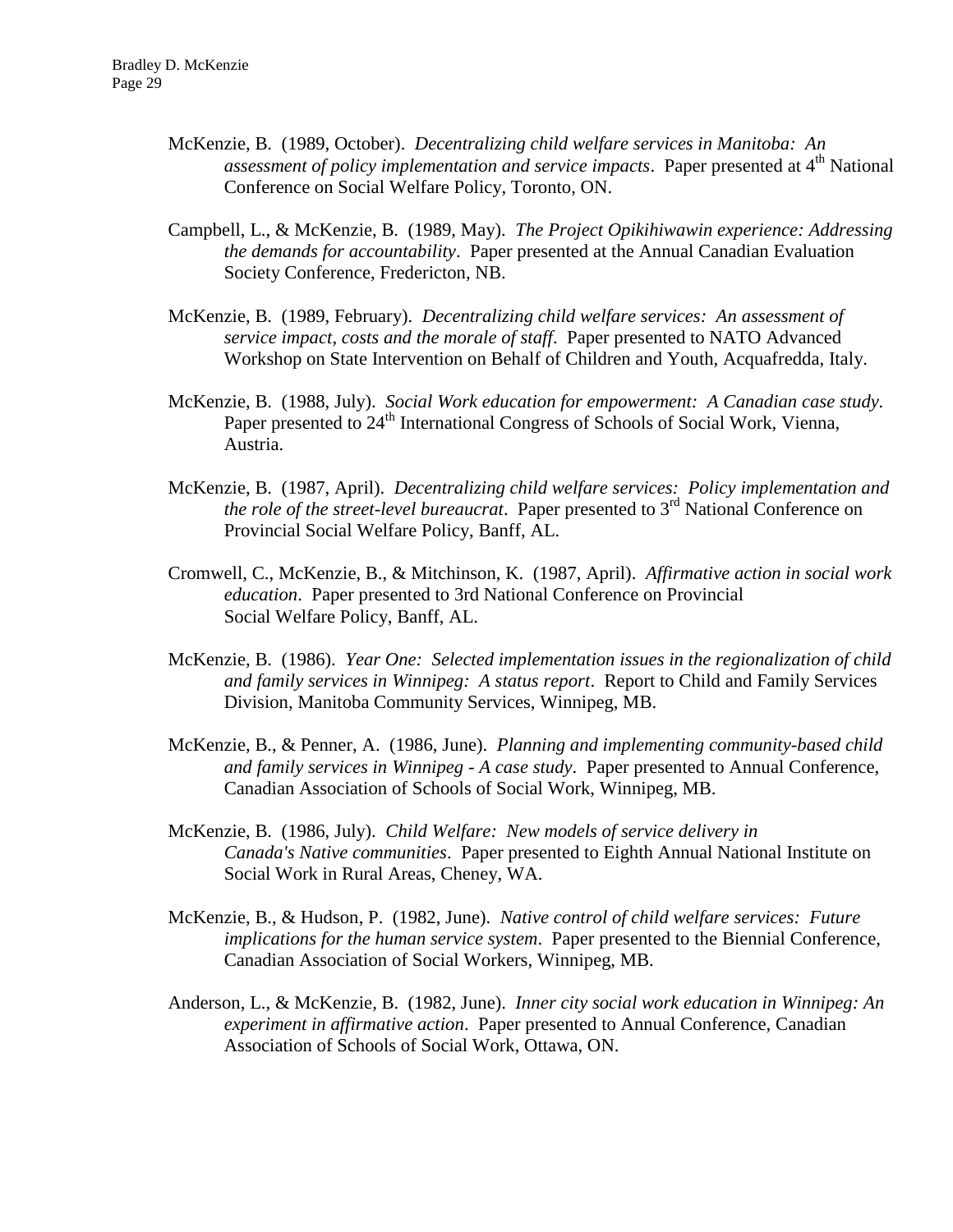McKenzie, B.D. (1981, July). Native child welfare in the Canadian context: The role of community control. Paper presented to Sixth National Institute on Social Work in Rural Areas, Beaufort County, SC. Published in L.C. Morris (Ed.) *Dignity, diversity and opportunity in changing rural areas*. Columbia, SC: University of South Carolina College of Social Work.

McKenzie, B. (1981). Playing politics with poverty. *Perception, 4*(5/6).

- McKenzie, B. (1981). Indian Child Welfare studied. *Perception, 4*(3).
- McKenzie, B. (1980, May). *The social impact of job layoffs in Thompson Manitoba*. Paper presented to Annual Conference, Rural Social Work Forum, Thunder Bay, ON. Published in Conference Proceedings (*Enhancing human services: Mobilizing the rural community*).
- McKenzie, B. (1980). Panel reports on Indian child welfare in Manitoba. *The Manitoba Social Worker, 15*(2).
- McKenzie, B., & Hudson, P. (1980, May). *Child welfare in Native communities*. Paper presented to the Rural Social Work Forum, St. Joseph's, NB. Published in Conference Proceedings.
- McKenzie, B. (1980). The limits of professionalism: A reaction to Hugh Millar. *The Social Worker, 48*(4).
- McKenzie, B., Hudson, P. & Doyle, R. (1979, June). *The community social work collective - an experiment in non-agency based field instruction*. Paper presented to Annual Conference, Canadian Association of Schools of Social Work, Saskatoon, SK.
- McKenzie, B.D. (1978). Thompson and cutbacks who pays? *The Manitoba Social Worker, 13*(3).
- McKenzie, B.D. (1977). Child and family services discriminatory in the north. *The Manitoba Social Worker, 11*(9).

#### **ADDITIONAL TRAINING AND SPECIAL AWARDS**

- 2008 Honorary Doctorate, Lviv Polytechnic National University
- 2003 Outstanding Service Award, Lviv Polytechnic National University
- 1998 1999 Merit Award, University of Manitoba
- 1989 Graduate, Arbitrator Training Program, a pilot program for the training of arbitrators sponsored by the Manitoba Labour Management Review Committee and Manitoba Department of Labour